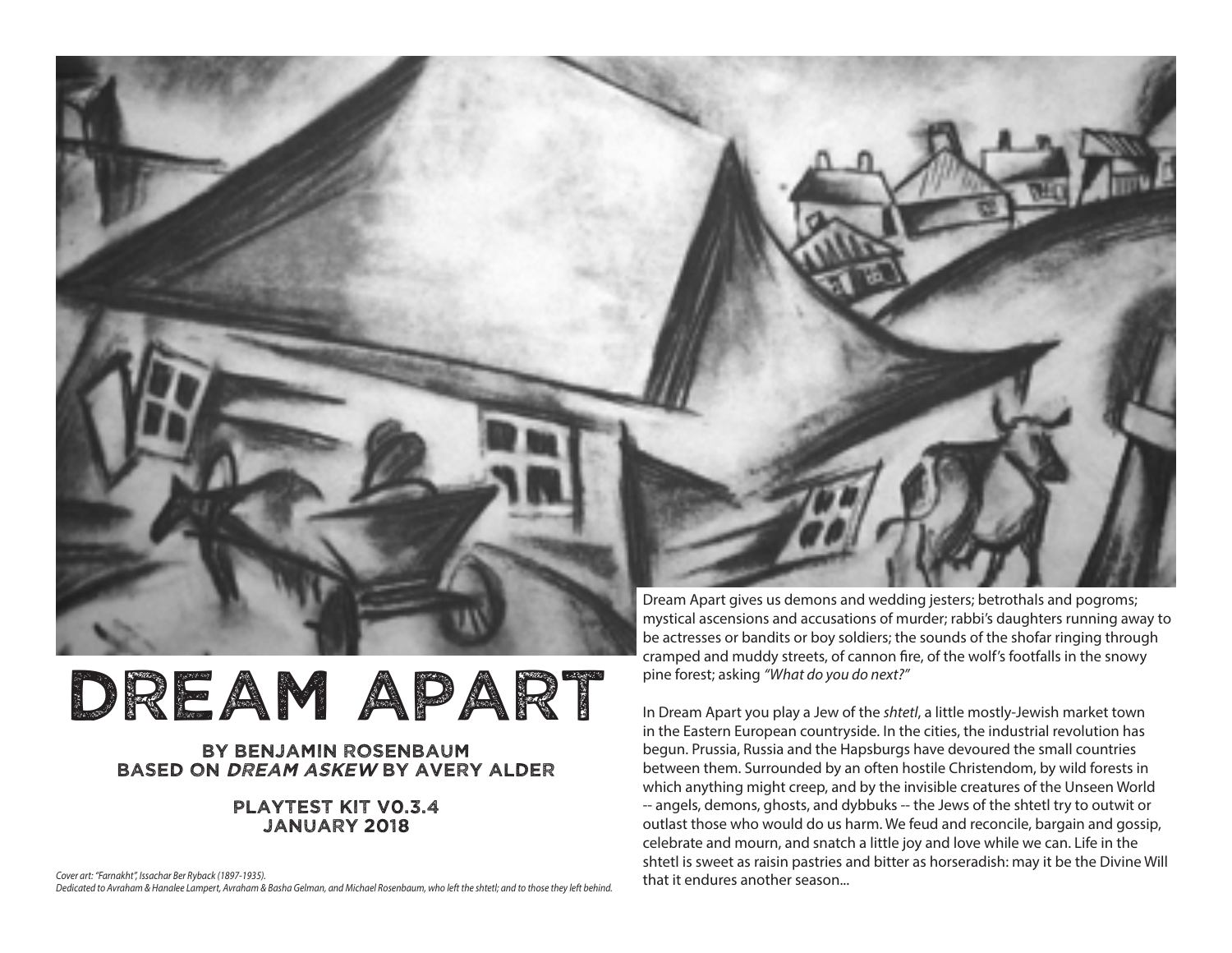# How to play

### Set everything up

To start, read the pitch on the cover. Next, randomly distribute the six character sheets and six setting sheets to everyone at the table. Take turns reading the italicized intro text for each character, then each setting element. Once they've all been read, each player selects one character and one setting element to be theirs. Any unused character sheets are removed from the game, and any unused setting elements are placed in the middle of the table.

To create your character, go down the middle column of the sheet, circling things as instructed. Talk about your answers as you do so - naming your choices to the group, and adding some extra details about what you're imagining. Choose your question to ask to the left, but don't ask it just yet.

To flesh out the setting element, circle two things which it desires. Mention your choices aloud to the group. If there are any setting elements that remain blank in the middle of the table, the first person to pick them up during play will circle two their desires at that point.

Next, the whole group moves on to the Shtetl worksheet. As the group chooses blessings and curses, discuss the emerging setting. Define some details about how the blessings and curses manifest. You can even begin sketching if you want to.

Before play, introduce your character, and read your Lure aloud to the group.

The process of setting everything up should take about one hour total.

### Build upon curiosity

The prompts you circle on the Shtetl worksheet lead into worldbuilding: enthusiastically making up details, asking one another questions, and sketching out a map of the area together. As this process unfolds, each player is also invited to ask to the person on their left the question they chose when creating their character. Players can ask in any order.

Build upon your curiosity. Maybe you want to know more about a key relationship, or discover exactly what was said during a recent interaction between two characters. Ask questions. Build on the answers that others give. If it seems like there's a scene worth exploring, dive in. Don't worry about everyone even getting to ask their question to the left, if you've already found a scene you want to explore. You can always come back.

### Leap into scenes

With everyone building upon their curiosity, asking questions and excitedly fleshing out the dream, scene ideas will emerge. Maybe something will seem especially poignant or exciting. Maybe the answer to a question is clouded by uncertainty, or it just feels too big to make an arbitrary decision about. Leap into playing out that scene in full - narrating where the characters are when a question gets asked, speaking as your character, continuing to ask questions about the setting. Scenes can be brief snippets or rolling storylines.

### Play your character

Read the tips for your character, and trust your storytelling instincts. Describe your character's appearance and mannerisms, narrate their actions, and speak their words. Play to find out who they are and what they do next.

Whenever you take action, that's you making a move. Moves are how the story unfolds. By default, a lot of the moves you make are "take action, leaving yourself vulnerable." But any time you're called upon to act, you can look at your list of moves and choose a different one to inspire your narration.

You start the game with zero tokens. When you make a Weak Move, gain a token. In order to make a Strong move, you need to spend a token.

You can also gain tokens by playing into someone else's Lure. Occassionally remind people of your Lure, and how they can earn a token from it. Lures encourage people to set one another's characters up to really shine.

Some moves are italicized questions. These are asked from one player to another, and the answer is always given honestly (even if their character remains cagey about it). It's knowledge that your character deduces, intuits, or manages to get out of someone else through conversation.

### Step in to play minor characters

Whenever a minor character comes up in the story, anyone can step in to play them. Just say, "I'll play Moysheh during this scene!" If a minor character is obviously tied to a setting element, whoever holds that element can play them. You can always rotate ownership of minor characters!

### invoke setting elements when it feels right

Setting elements have a trigger for when to pick it up and take an active hand in playing it, and when to give it away in order to focus on playing your character. A setting element might not come up very much in a session, or it might be what drives the entire plot forward. Either is great.

Setting elements have moves, just like characters. When you act on behalf of the setting element, make a move. Setting elements don't gain or spend tokens.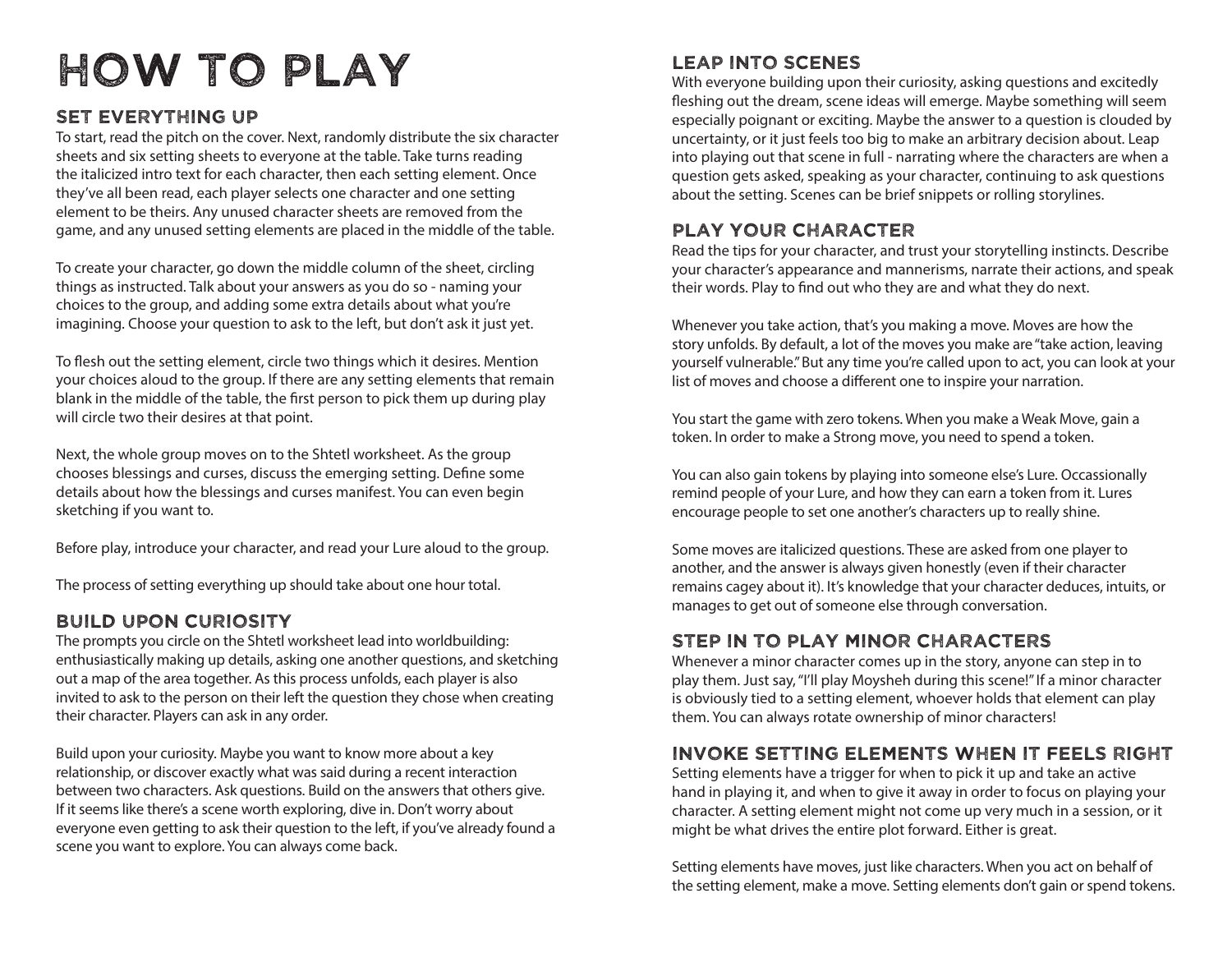Welcome to The SHTETL

*Dream Apart*

### Circle 2 BLESSINGS

friends among the peasants, a bustling market, a favorable imperial decree, wise sages, visionary leaders, a sympathetic goyish priest, a secret benefactor, holy relics, fellowship, solidarity, an unprecedented opportunity, leverage with the nobles, robust health

### Circle 3 CURSES

hauntings, oppressive laws, ritual humiliations, a pogrom brewing, demonic possessions, bandits, war, plague, a murder, famine, crop failure, dissension, false accusations, confiscations, conspiracies, something monstrous

### Scrawl notes as you need. Draw a map to the right.

### some things you might draw

the market square, the main synagogue, the breakaway *chassidic* synagogue, the inn and its stables, the *mikveh*, the goyish church and its churchyard, the mill, the peasants' huts, the road to the manor, a garrison, the borders of the wild forests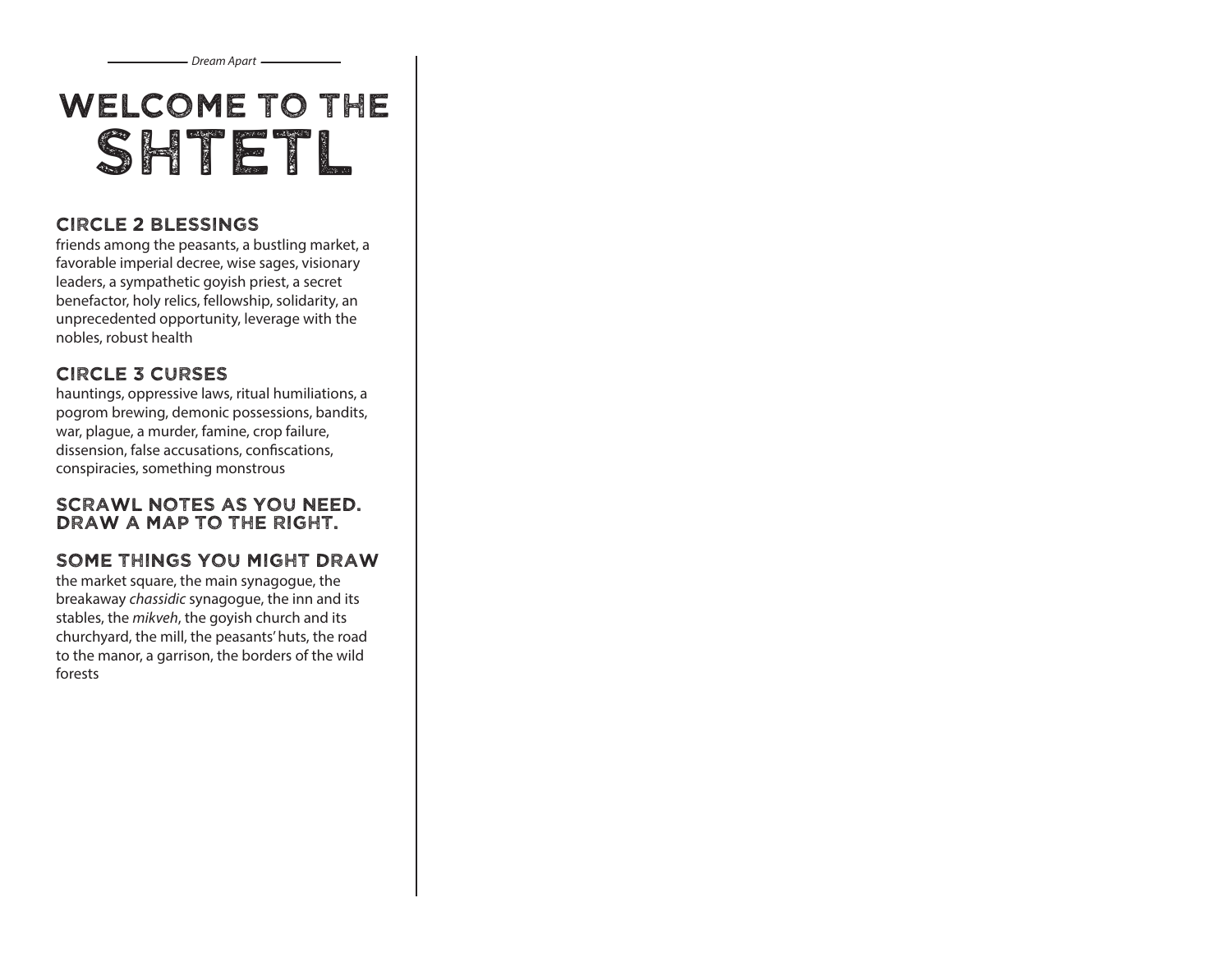# Introducing the sorcerer

*The world teems with spirits. They whisper in our ears -- devils that tempt us, angels that soothe, ghosts that hunger to seize back life. Everyone hears the whispers, whether they know it or not. The Sorcerer whispers back.*

*The Sorcerer is an unnerving individual. Their power is mysterious, fraught, and otherworldly.*

### play to find out

*Will you redeem others, or lead them to ruin? What price will you pay for the knowledge you seek? Where do your obsessions come from?*

### Dream Apart <del>\_\_\_\_\_\_\_\_\_</del> | CHOOSE A NAME | TIPS

♀ Khaya, Malka, Rayna, Shifra-Tzirel, Taibeleh  $\delta$  Khaim, Meishl, Sholom, Yosl, Zalman

### Choose A Look & an outlook

calculating eyes, dead eyes, arresting eyes, charming eyes, earnest eyes, terrified eyes

pious, tormented, cynical, *Lurianist, Frankist, Sabbatian*

### Choose an origin story

witch's apprentice, got the better of a bargain, followed a false messiah, born with the gift, a dead twin's whispers, danced with *Lillith*

### Choose 2 of the unseen whose names you know

the tempting whisperer, the protector in childbirth, the ghost of the miller's wife, the record-keeper, the thieves' helper, the prince of fire, a pagan faerie, the red-winged poisoner, the finder of the lost

### choose What The Spirits revealed to You

the murderer's name, the abbot's plot, the time and manner of your death, a spell for inducing passion, the *rebbetzin*'s secret vice, the coming massacre, the heretical truth

### Choose 2 relationships in the **SHTETL**

the Rabbi fears you, the Rebbe enjoys your company, a lover spurned you, the goyishe peasants come to you, your estranged spouse despises you, a rival mystic challenges you

### Choose one to ask left

- What secret did I learn about you yesterday?
- Why do you seek my help, and what are you afraid it will cost?

- Find people in their moments of weakness or need, and offer them costly bargains.
- Explore deviance, debt, and secrets.
- Make your character fallible and relatable.

### **LURE**

Whenever someone tells you a secret that gives you leverage over them, they gain a token.

### STRONG MOVES SPEND A TOKEN

- 
- Get out of harm's way.
- Move unseen.
- Discover a secret name, human or otherwise.
- Compel obedience with a secret name.
- Forgive someone who wronged you.

*Ask "What do you secretly desire right now?" Ask "What do you wish I would do next?"*

### Regular Moves

- Take action, leaving yourself vulnerable.
- Stare into someone's eyes without blinking.
- Listen in on the gossip of spirits.
- Make a powerful bargain with demons or ghosts, with a terrible or unexpected price.
- Seek intimate seclusion with someone.

*Ask "Who longs for you?" Ask "What price would you pay for that?"*

### WEAK MOVES TAKE A TOKEN

- 
- Provoke others' enmity, suspicion, or distrust.
- Reap the consequences of meddling with the Unseen World.
- Invite a spirit to possess someone you care about.
- Tell someone your secret name.
- Give in to fear, greed, or malice, to your peril.

*Ask "What makes me vulnerable in this situation?"*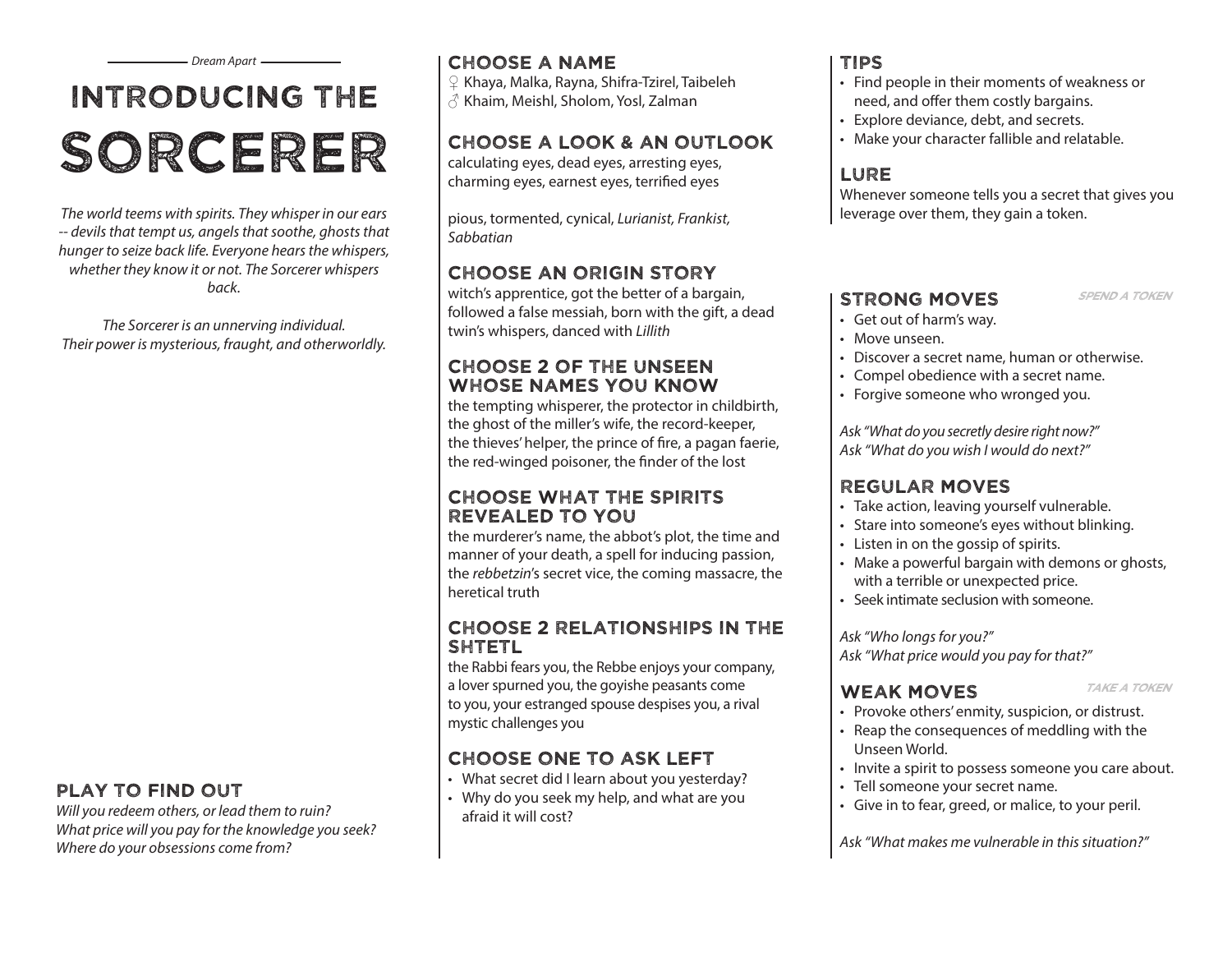# Introducing the matchmaker

*Your game: reconciling irreconcilable demands, turning goats into darlings, knowing everyone's price and everyone's vice! Let the rabbis of the bet din pontificate: it's the gossip of the market square and the mikveh which is the shtetl's lifeblood… and you own that.*

*The Matchmaker is a persuasive individual. Their power is social, material, and contingent.*

### play to find out

*What threatens the shtetl's peace, and your role? Whose happiness do you prioritize? Do you sow harmony, or jealousy and discord?*

### Choose a Name

♀ Bayla, Dvorl, Gittel, Zelda, Zusa ♂ Faivish, Velvel, Yonah, Zusman

### Choose A Look & an outlook

laughing eyes, sharp eyes, resentful eyes, rueful eyes, sparkling eyes, eyes that dissect pretense

romantic, skeptic, opportunist, *haredi, pietist, Musar* 

### Choose 2 useful allies

a crafty apprentice, a lovestruck blacksmith, giggling schoolgirls with inquisitive ears, the rebbetzin, a wealthy merchant

### Choose 1 that you lack and desperately want, and 1 that you have in abundance

true friends, wealth, learning, a reputation for piety, a clear conscience, faith in the World to Come, selfcontrol, true love, self-respect

### choose what they call you behind your back

a humorless prude, an indulgent fool, a sucker for any pretty face, vulgar and unrefined, miserly and cruel

### Choose 2 relationships in the **SHTETL**

the rival matchmaker is out to ruin you, your sister knows your secret, your daughter is in love with a goy, your son was drafted by the czar, you owe the miller money

### Choose one to ask left

- How has our relationship changed recently?
- Why have I been sizing you up lately?
- What have you been trying to persuade me of?

### Tips

- Use social power, reputation, and charisma to put yourself in the center of the action.
- Sometimes take foolish risks, unpopular positions, and reckless gambles.
- Make your character fallible and relatable.

### **LURE**

Whenever someone relies on you to mediate a dispute or secure their happiness, they gain a token.

### STRONG MOVES SPEND A TOKEN

- 
- Get out of harm's way.
- Persuade mutually hostile groups to ally for now.
- Alter the shtetl's opinion of something.
- Forgive someone who wronged you.
- Fall out of love.

*Ask "What is your greatest fear?" Ask "Who or what do you secretly love?"*

### Regular Moves

- Take action, leaving yourself vulnerable.
- Know the value of something.
- Poke your nose into other people's business.
- Make introductions and manage clients.
- Cave to someone's demands.

*Ask "What do you need right now?"*

### WEAK MOVES TAKE A TOKEN

- 
- Alienate and make enemies of people
- Stubbornly refuse to reconcile, at significant cost.
- See one of your schemes go terribly awry.
- Accidentally encounter the Unseen World.
- Fall in love. *(While in love: desperately avoid doing anything that would dismay your beloved.)*

*Ask "How have I earned your resentment?"*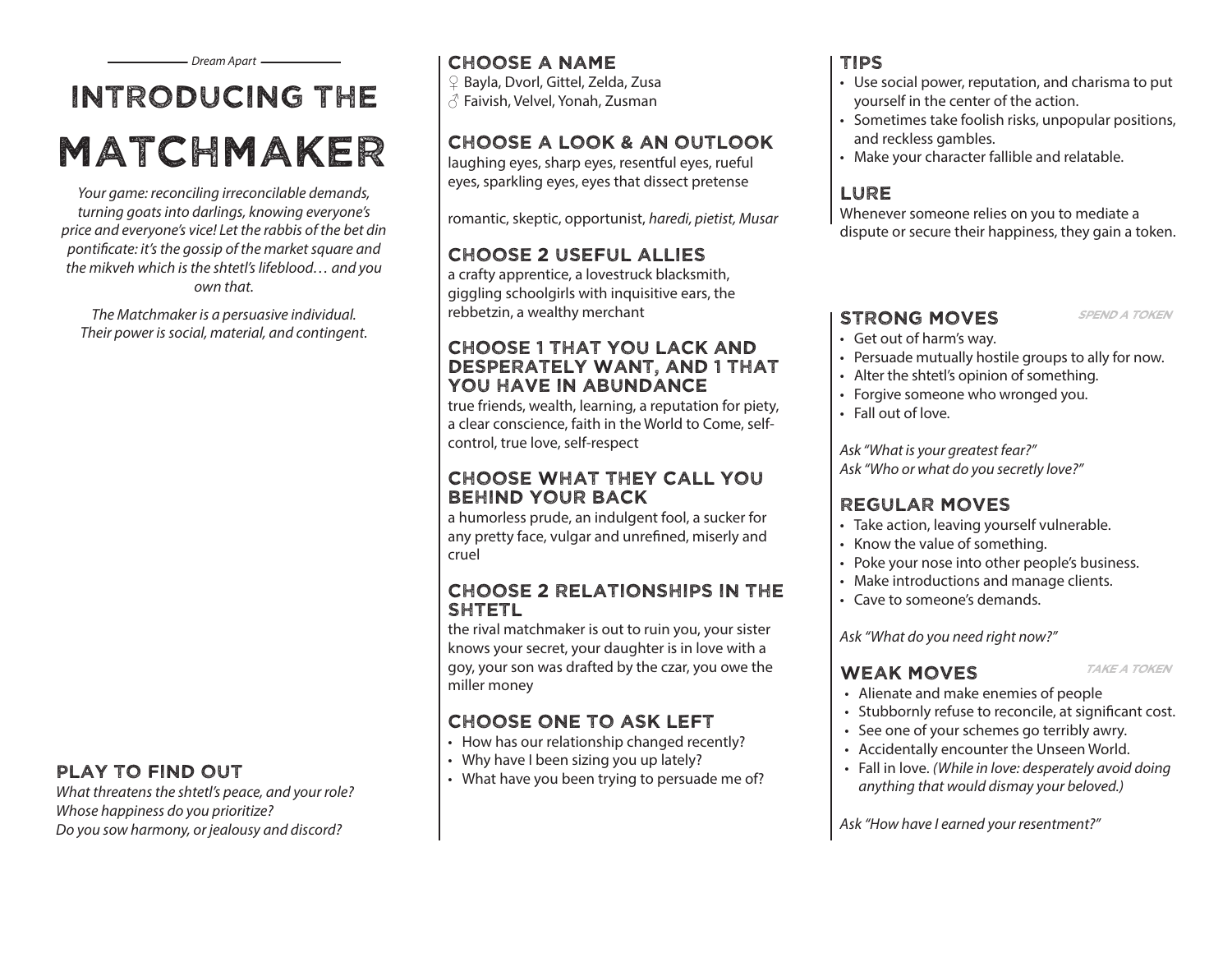# Introducing the midwife

*Birth is always in the shadow of death -- blood, pain, labor, Lilith plotting to steal infant breath. And yet, in that first breath, the world and all its joy are born anew. This is where the Midwife stands: in the balance.* 

*The Midwife is a resourceful individual. Their power is material, reactive, and humane*.

*Where does your stubborn sense of justice come from? Does your life have balance?*

### Choose a Name

♀ Khannah, Miriam, Ruti, Tovah, Tzipporah, Zula ♂ Binyamin, Khatskl, Tevye, Tzvi

### Choose A Look & an outlook

strong hands, gentle hands, restless hands, callused hands, stubborn hands

pragmatist, idealist, traditionalist, *pantheist, Musar, Nachmanidean*

### Choose 2 advantages

a remarkable sense of smell, perfect memory, prodigious strength, keen eyesight, quick reflexes, unending patience, an unreadable expression, humility, an unflappable sense of humor

### Choose what you've seen

a wolf cub born to a woman, a brutal murder, the abbey's secret catacombs, three talking ravens, armies on the move nearby, a demon's bride, a desperate girl, a cottage deep in the forest

### Decide who you've angered

- the rabbinical council, by defying a ban
- your child, by vetoing a marriage arrangement
- the tailor's guild, by speaking up for the apprentices
- the market women, by defending the prostitutes
- your sister, with your intrusive advice

### Choose 2 relationships in the **SHTETL**

the goyish peasants come to you, the goyish priest suspects you, your daughter has run away, the city-educated doctor resents you, you are a young bride's only hope, your lover broke your heart

### Choose one to ask left

- 
- **PLAY TO FIND OUT**<br>*How can you cope with the suffering you witness? in the suffering you witness?*

### Tips

- When anyone is hurt or silenced, decide if you will heal, support, or stand up for them.
- Sometimes be so driven, rash, or grief-stricken that you cause trouble for yourself and others.
- Make your character fallible and relatable.

### **LURE**

Whenever someone places themselves under your care, or follows your advice, they gain a token.

### STRONG MOVES SPEND A TOKEN

- Get out of harm's way.
- Save the life of a patient, or ease someone's pain.
- Overpower someone, for their own good.
- Reveal that someone present owes you a debt.
- Fall in love. (*While in love: see, keenly and compassionately, your beloved's true nature).*

*Ask "Who do you need to forgive?"*

### Regular Moves

- Take action, leaving yourself vulnerable.
- Listen compassionately
- Brew a stimulant, relaxant, or abortifacient
- Forgive someone who wronged you.
- Announce a pregnancy, miscarriage, or birth.

*Ask "What aren't you telling me?" Ask "What kind of trouble are you in?"* 

### WEAK MOVES TAKE A TOKEN

- 
- Make an error of judgement, endangering someone under your care or protection.
- Succumb to depression, guilt, or shame.
- Trust someone you shouldn't.
- Interfere with an ally out of scruples.
- Accidentally encounter the Unseen World.

*Ask "What loss do you blame me for?"*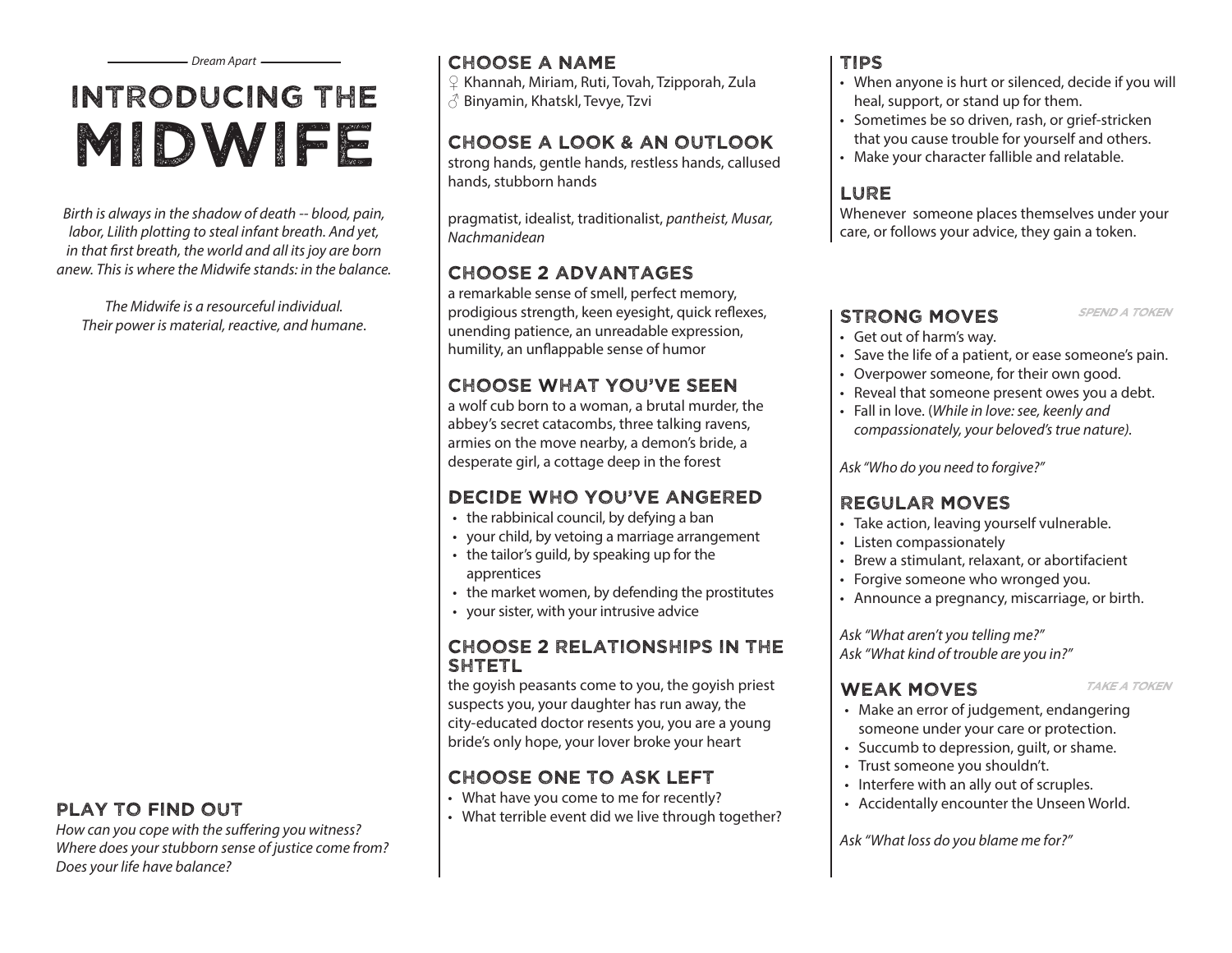## Introducing the

# klezmer

*Is it that you break too many hearts? Too many rules? Too many promises? You've been chased onto the roads by dogs, Jews, goyim, and your own restless nature. Still, every wedding or Purim, the shtetl needs you. To spin joy from its suffering.*

*The Klezmer is a charming individual. Their power is artful, ephemeral, and inspiring.* 

*How do your creations and exploits affect the shtetl? Can you resist temptations and distractions from what you truly long to create?*

### Choose a name

♀ Esther, Glukel, Mirl, Shayna, Shira

 $\beta$  Alchonon, Dovid, Mordekhai, Motke, Yossi, Zelig

### Choose A Look & AN OUTLOOK

nimble hands, furtive hands, lovely hands, rough hands, soft hands, bold hands

mercenary, opportunistic, philosophical, *libertine, chassid, maskil*

### Choose 3 arts you practice

fiddle, clarinet, song, dance, seduction, picking pockets, flattery, horn, drums, balalaika, gambling, fencing stolen goods, confidence games, leading prayers, officiating at weddings, poetry, storytelling, sleight of hand, *purimspiel*, theater

### Choose 2 contacts in the outside world

 the *Pinsker* rebbe, the Bandit Queen, the lieutenant of the regiment, the Cossack leader's bride, a band of revolutionaries, a band of Romany horsetraders, a traveling magician, a theater manager in Odessa

### choose What you long for

love, revenge, reconciliation, wealth, adventure, respect, renown, homecoming

### Choose 2 relationships in the **SHTETL**

your estranged father resents you, the rabbi's daughter longs for you, the boy whose heart you broke wants to kill you, your mentor wants to control you, your erstwhile spouse wants you back

### Choose one to ask left

- What did I borrow from you recently?
- How did I capture your attention yesterday?
- **PLAY TO FIND OUT**  $\cdot$  Why don't you trust me?

### Tips

- Pursue bold schemes, immoderate appetites, outrageous beauty, and improbable adventures.
- Explore the tensions between individual and community, between joy and duty.
- Make your character fallible and relatable.

### **LURE**

Whenever someone offers you a new gig, or is moved to change by your practice of an art, they gain a token.

### STRONG MOVES SPEND A TOKEN

- Get out of harm's way.
- Defuse a tense situation with jokes or beauty.
- Pull off an impossibly daring stunt.
- Find one of your contacts in an unexpected place.
- Fall out of love.

*Ask "How could I make you admire me?" Ask "What do you have that I might want?"*

### Regular Moves

- Take action, leaving yourself vulnerable.
- Entertain with one of your arts.
- Show up where you're least expected.
- Lie fairly convincingly.
- Bolt for the nearest exit.

*Ask "What are you thinking about right now?"*

### WEAK MOVES **TAKE A TOKEN**

- 
- Blunder into a bad situation, totally unprepared.
- Lie unconvincingly, or get caught with no alibi.
- Spectacularly screw up a hustle, prank, or gambit.
- Fall in love. *(While in love: do foolish, desperate things to win or impress your beloved).*
- Accidentally encounter the Unseen World.

*Ask "How have I earned your ire?"*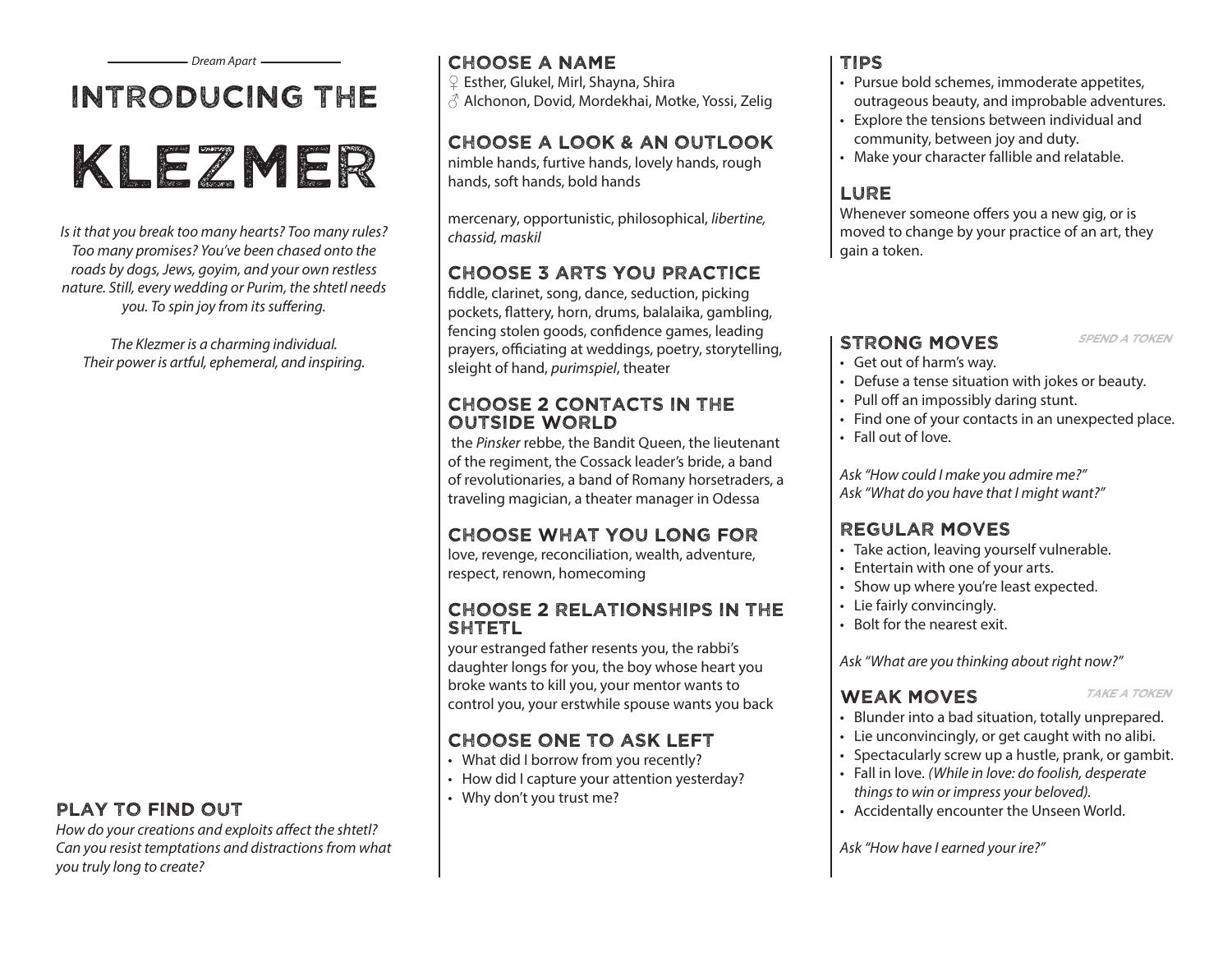# Introducing the SCHOLAR

*The Law is a Tree of Life for those who cling to it, nourishment in the wilderness. Our temple is destroyed, our people scattered among the nations. What we have: the Law, and those who study it. Our glory, our burden.*

*The Scholar is a discerning individual. Their power is discursive, methodical , and constraining.*

### play to find out

*Will you be forced to revise your interpretations? Will you yield to your temptations? How creative or rigid are you?*

### Dream Apart <del>\_\_\_\_\_\_\_\_\_</del> | CHOOSE A NAME | TIPS

♀ Bruria, Fruma, Yentl  $\beta$  Eli, Ephraim, Menakhem, Mendl, Meyer, Movsheh

### Choose A Look & an outlook

pensive face, austere face, joyful face, stern face, inquisitive face, youthful face, weary face

rationalist, traditionalist, skeptic, *misnagid, Maimonidean, maskil*

### Choose 2 areas of expertise

agricultural law, protective amulets, ritual purity, Gentile sciences, mystical ascension, property law, family law, ritual slaughter, portents of the Messiah

### choose 2 great temptations

ultimate knowledge, fame and honor, proving yourself superior to your rivals, the lusts of the body, wealth and influence, despair and self-loathing

### decide what brings **SALVATION**

- we must return physically to Jerusalem to pray
- we must decode the secrets of the Book of **Creation**
- we must suffer our deserved exile humbly
- we must build a truly just society on Earth
- we must stand up to our enemies with valor

### Choose Two relationships in the shtetl

your feuding children break your heart, your mentor conspires on your behalf, your rivals spread rumors, the court weighs a ban against you, the one you love ignores you, the people seek your legal opinions

### Choose one to ask left

- What problem did I solve for you?
- What have I failed to ask your forgiveness about?

- Argue passionately for your standards and interpretations, and rebuke those who fail them.
- Bring forward epistemic, ethical, and legal dilemmas, and make them matter.
- Make your character fallible and relatable.

### **LURE**

Whenever someone comes to you for knowledge, or is quided by your interpretation of the Law, they gain a token.

### STRONG MOVES SPEND A TOKEN

- 
- Get out of harm's way.
- Deduce a hidden truth.
- Persuade someone with reason and learning.
- Enter or confront the Unseen World, with determined preparation and knowledge.
- Fall in or out of love. *(While in love: make unwise choices for love, but pursue them with great vigor and skill).*

*Ask "What do you wish I would do next?"*

### Regular Moves

- Take action, leaving yourself vulnerable.
- Peform (or scorn) obligatory daily rituals.
- Advise someone on a point of fact or law.
- Look for solace in ritual and contemplation.
- Peform a deed of lovingkindness.

### *Ask "What troubles you?"*

### WEAK MOVES TAKE A TOKEN

- 
- Admit wrongdoing and ask for forgiveness.
- Insist on contentiously debating a minor point.
- Withdraw into your studies, avoiding responsibility.
- Attract unwanted attention, human or otherwise.
- React with rigid dogmatism and resentment.

*Ask "What temptation am I at risk of succumbing to?"*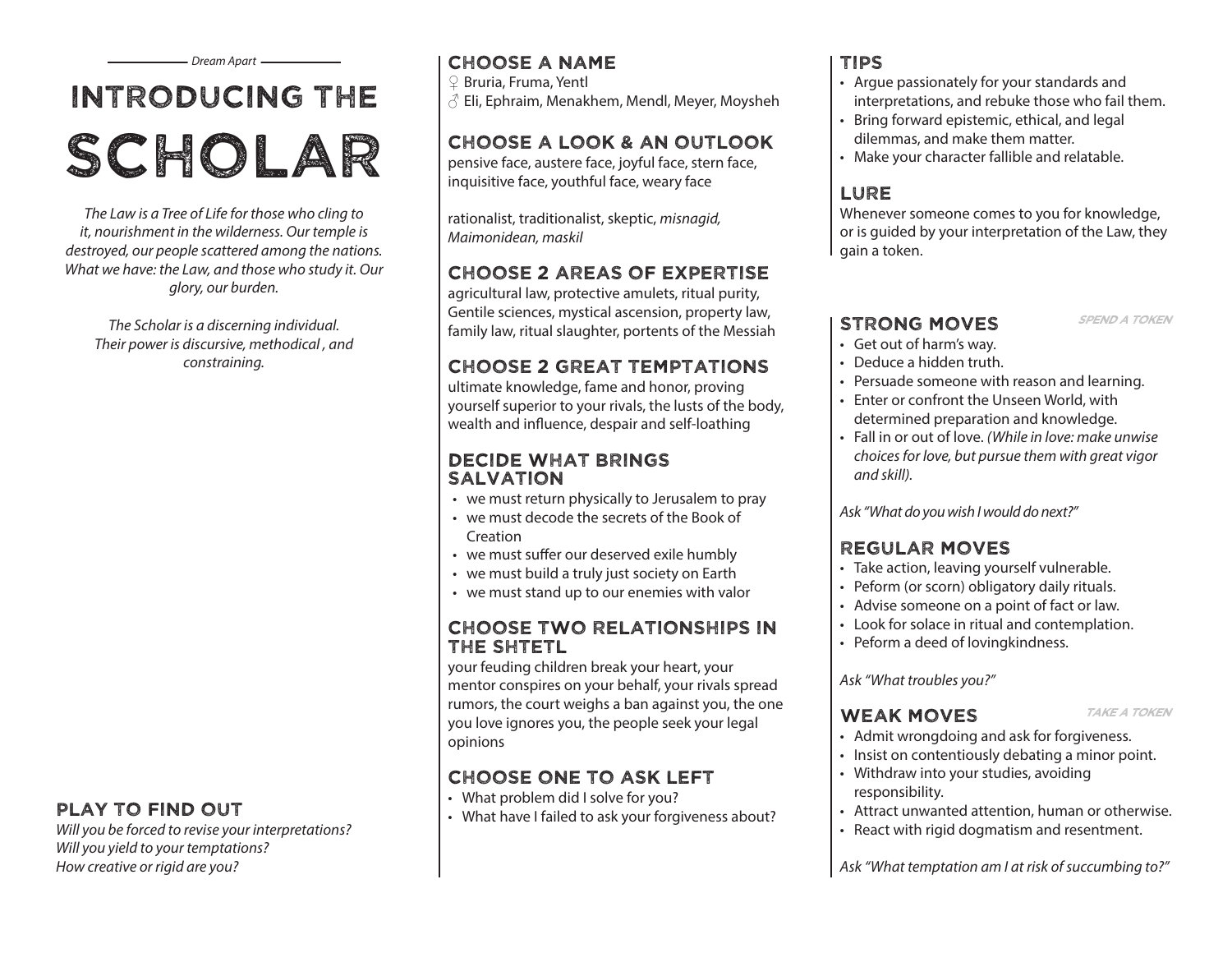# Introducing the soldier

*Goyim they draft at 18, Jews at 12. Six years of drills and beatings to try and get the yid out. Or did you lie your way in? Then hunger, marching, torn bodies in the mud. Now you've come back, to a place you barely remember...*

*The Soldier is a lost individual. Their power is violent, suspect, and hard-won.*

### play to find out

*Can you overcome your past and find your way back? Are you a guardian, a troublemaker, or a trainwreck? Do you miss the war?*

### Choose a name

♀ Dveryeh, Golda, Yudit, Ya'el

♂ Avrum, Ber, Hershel, Leyb, Sasha, Shimshon

### Choose A Look & an outlook

scarred face, empty face, yearning face, open face, haunted face, innocent face

cynic, romantic, survivor, *Bundist*, *nationalist, proto-Zionist* 

### Choose 3 skills from the war

tactics, sharpshooting, staying awake for days, passing as a goy, passing as male, dueling, embezzlement, brawling, interrogation, hard drinking, enforcing discipline with brutality, inspiring followers by example and appeals to honor, looting and scavenging, gambling, suppressing all emotion

### Choose 2 you brought back

a loaded pistol, a rifle with fixed bayonet, three pounds of shrapnel in your body, a chest of looted silverware, nightmares, the memory of forbidden love, tuberculosis, syphilis, a saber, a forbidden book

### CHOOSE What haunts You **MOST**

his feverish face, the moment before the blast, what you did in Sevastopol, your mother's wish, the screams

### Choose 2 relationships in the **SHTETL**

your true love married another, your siblings resent your return, your best friend fears you, a casual lover is using you, a stranger's face has stolen your heart

### Choose one to ask left

- Why do you wish I had never come back?
- How did you get me to let my guard down, if only for a moment?

### Tips

- Bring your traumas and unfinished business into play.
- Explore themes of alienation, regret, and homecoming.
- Make your character fallible and relatable.

### **LURE**

Whenever someone gives you an opportunity to prove yourself to the shtetl, they gain a token.

### STRONG MOVES SPEND A TOKEN

- 
- Get out of harm's way.
- Kill someone.
- Eavesdrop undetected on a conversation.
- Forgive someone who wronged you.
- Fall in or out of love. *(While in love: conceal your love, taking secret risks on your beloved's behalf).*

*Ask "How are you vulnerable to me right now?" Ask "What should I be on the lookout for?"*

### Regular Moves

- Take action, leaving yourself vulnerable.
- Try to take part in the normal life of the shtetl.
- Use a skill or object brought back from the war.
- Draw a weapon.
- Chafe against the shtetl's rules and limits.

*Ask "What do you remember about me, from before?"*

### WEAK MOVES TAKE A TOKEN

- 
- Get drunk at the worst possible time.
- Confuse the present with the horrors of the past
- Demand an explanation from someone
- Accidentally encounter the Unseen World.
- Fail to react at a crucial moment.

*Ask "Why are you sorry that I returned?" Ask "Whose motives should I second-guess right now?"*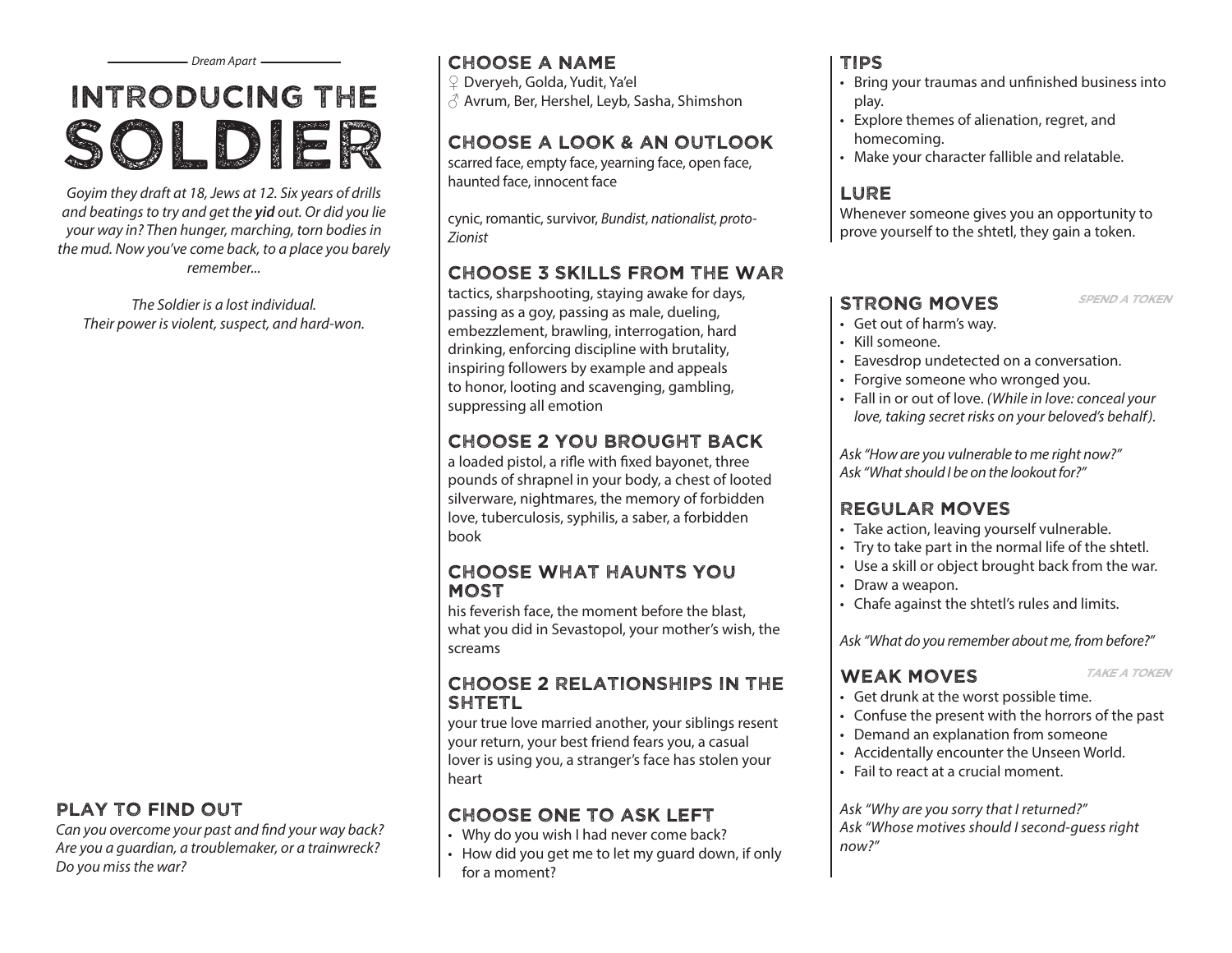## *Dream Apart Dream Apart* You also play the MARKE The head of the yeshiva can barely drag his pair of peasant boots across the floor,

*Forbidden to farm, we find other solutions. A few of us serve the interests of the powerful -- as tax collectors, estate agents, financiers, advisors -- so that when the goyish peasants rise up against their oppression, it's killing us that sates their discontent. Others are millers, tailors, shoemakers, bakers, blacksmiths, distillers, tavernkeepers, carters, peddlers, rag-pickers, beggars, thieves, and prostitutes.*

*The lords own the land; the peasants work the land. We are landless, go-betweens, living by wit, grit, and moxie. Eating potato peels and kasha, but maybe just one good deal away from dining on goose and white bread...*

### Circle 2 desires

competition, complicity, luxury, uncomfortable bargains, suffering without, the big score, honest dealing, less for some and more for others, collapse of supply lines

### Tips

- Demonstrate how economic tensions and compromises affect the shtetl.
- Introduce customers, suppliers, debtors, creditors, and dependents, with their own agendas, needs and perspectives.
- Ask compelling questions and build on the answers that others give.

### Pick up when

Someone enters the market, tries to make a deal, lacks something important, or is enjoying material comfort.

### Give away when

You need something material and don't immediately know where to get it.

### **MOVES**

- Show someone acting foolishly out of need and desperation.
- Present a risky opportunity with an enticing upside.
- Introduce a threat to the shtetl's livelihood or necessary supplies.

*After every move, ask "What do you do?"*

## sources

*while the student's coarse shoes are slipping off his bare feet. That's all that remained of the famous yeshiva! .... So be it: they would fast, mortify their flesh, and open all the gates of the universe—with its mysteries, spirits, and angels!*  -- I. L. Peretz, "The Kabbalists"

*My mother pawned the silver sabbath candlesticks and her silk shawl, which, as she had told us, had been a wedding present from her grandmother. She took several rubles, bundled me into an old sheepskin coat... and we were off to the city.*  -- Israel Rabon, "The City Doctor", tr. Leonard Wolf

*Among us Tartakovsky had the nicknames Yid-and-a-Half and Nine Holdups. He was called Yid-and-a-Half because no one Jew could contain so much insolence and so much money as Tartakovsky. He was taller than the tallest policeman in Odessa and he weighed more than the fattest Jewess. And he was nicknamed Nine Holdups because [our gang] had held up his place not ten or eight times, but exactly nine.* -- Isaac Babel, "In Odessa"

*Reb Isaac earned his living with [a cane that had once belonged to Rabbi Chozkele of Kuzmar]. Women who were having difficult pregnancies borrowed it; it was also used to cure children suffering from scarlet fever, whooping cough, and croup, and was reputed to be helpful in exorcising dybbuks, stopping hiccups, and finding buried treasure.*

-- I. B. Singer, "Three Tales", tr. Ruth Whitman & Cecil Hemley

*They carried out hot samovars with glasses of tea, sugar and preserves, delicious omelets, fresh, wonderful-smelling butter cakes, and afterwards all kinds of food, the most expensive tarts, rich, fatty soups, roasts, geese, along with the finest wines and ales. I stood off to the side and marveled at the way, kayn eyn horeh, the rich folks from Yehupetz eat and drink, God bless them.... The crumbs that fell off that table would have fed my children for a week, at least until Saturday.* -- Isaac Bashevis Singer, *Tevye the Dairyman*, tr. Aliza Shevrin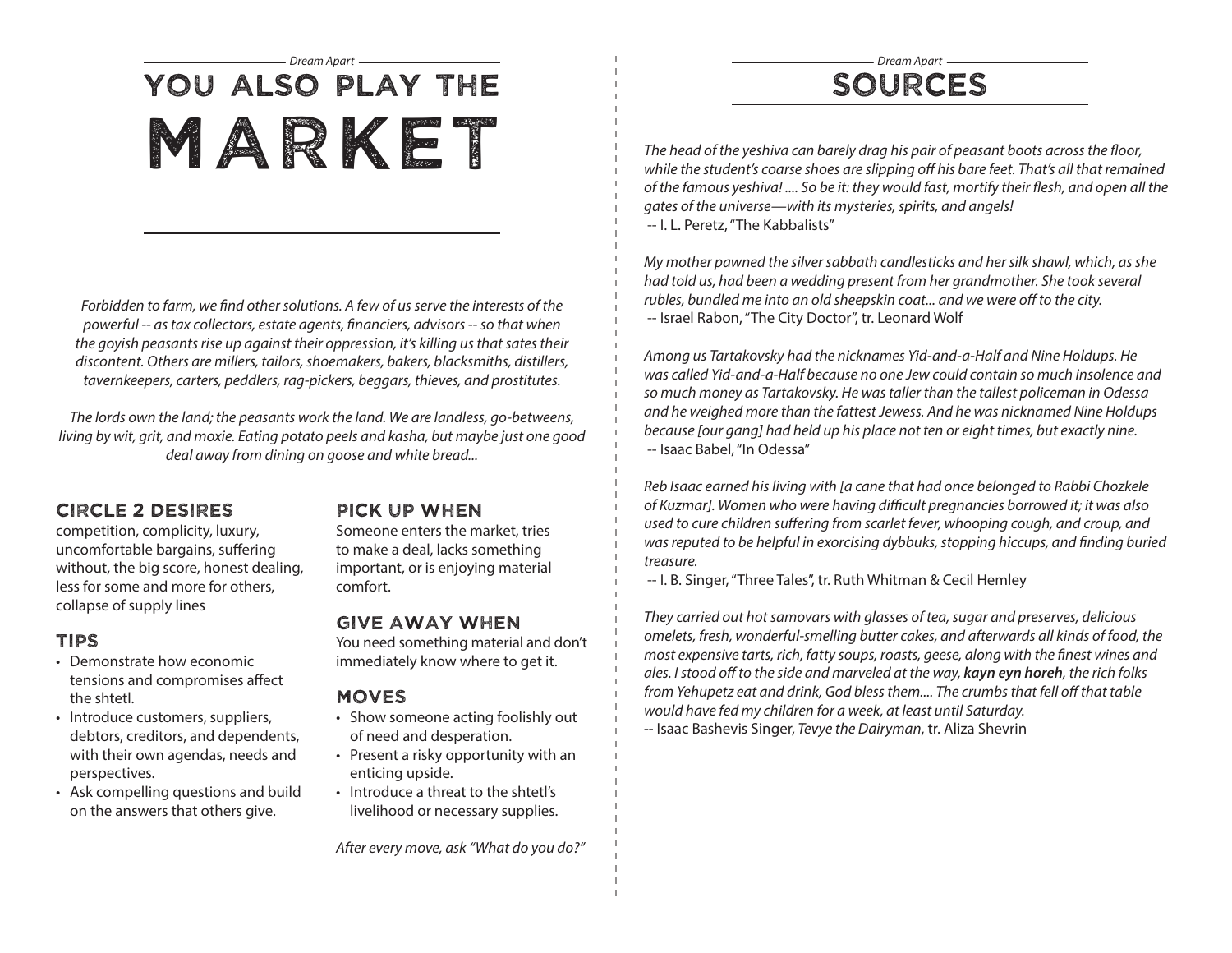# *Dream Apart Dream Apart* You also play the unseen WORLD

*The air is thick with fearsome radiant angels. On every shoulder, a demon whispers temptations in an ear. Our souls split in tree parts when we die -- the nefesh and the ruach linger, longing for mortal flesh, long after the neshama has ascended to its reward. And the Divine Will is fractured, exploded in Its own Exile from Itself. Three of the four Sages who mystically entered Paradise ended up dead, mad, or apostate.*

*It can offer guidance, protection, transformation... but never safely. Let those who seek the Unseen World -- or who attract its notice -- beware..*

### Circle 2 desires

transcendance, intimacy with the living, implacable justice, leading astray, destruction and transformation, rebellion, comic revelation, eternal rest

### Tips

- Describe the subtle impact that the Unseen World has on everyday people and places.
- When people interact with the Unseen World, add terrifying, mysterious, and numinous sensory details, resonances, and memories.
- Ask compelling questions and build on the answers that others give.

### Pick up when

Someone calls out to angels or demons, remembers the dead, or longs for something they can't or shouldn't have.

### Give away when

You do any of the above, or otherwise encounter the Unseen World.

### Moves

- Enter into someone's preceptions, recollections, appetites, and unconscious associations.
- Tempt someone with a half-heard whisper.
- Reveal something hidden.

*After every move, ask "What do you do?"*

# sources

*"Now, now, child! That will do. A holy scroll must not be kissed too long. They are written in black fire upon white fire."*  -- S. Ansky, "The Dybbuk"

*I dozed inside the mirror. The net had been spread; the victim was ready. Yawning, I considered my next step. Should I seduce a rabbi's daughter? deprive a bridegroom of his manhood? plug up the synagogue chimney? turn the Sabbath wine into vinegar?*  -- Isaac Bashevis Singer, "The Mirror", tr. Norbert Guterman

*"Before leaving your house, throw the prayer book into the rubbish and spit on the mezuzah.... Then come straight to me. I'll bear you on my wings from Krashnik to the desert. We'll fly over fields filled with toadstools, over woods inhabited by werewolves, over the ruins of Sodom where serpents are scholars, hyenas are singers, crows are preachers, and thieves are entrusted with the money for charity. There ugliness is beauty, and crooked is straight...." "I'm afraid, little devil, I'm afraid." "Everyone who goes with us is."*

-- Isaac Bashevis Singer, "The Mirror", tr. Norbert Guterman

*Igrath the daughter of Mahalath [queen of the demons] met Rabbi Hanina ben Dosa [and] said to him, 'Had they not made an announcement concerning you in Heaven, "Take heed of Hanina and his learning," I would have put you in danger.' 'If I am of account in Heaven,' replied he, 'I order you never to pass through settled regions.' 'I beg you,' she pleaded, 'leave me a little room.' So he left her the nights of Sabbaths and the nights of Wednesdays.*

-- Pesachim 112b, Talmud

*"The angel in charge of Edom has marshalled a clan of demons against you. Satan lies in wait also. Asmodeus is undermining you, Lilith and Namah hover at your bedside. You don't see them, but Shabriri and Briri are treading at your heels. If the Angels were not defending you, that unholy crowd would pound you to dust and ashes. But you do not stand alone, Rabbi of Tishevitz. Lord Sandalphon guards your every step. Metatron watches you from his luminescent sphere. Everything hangs in the balance, man of Tishevitz..."*

*"Forgive me, my lord, but I require another sign.... show me your feet." The moment the rabbi of Tishevitz speaks these words, I know everything is lost. We [demons] can disguise all parts of our body but the feet. From the smallest imp right up to Ketev Meiri we all have the claws of geese.*

-- Isaac Bashevis Singer, "The Last Demon", tr. Martha Glicklich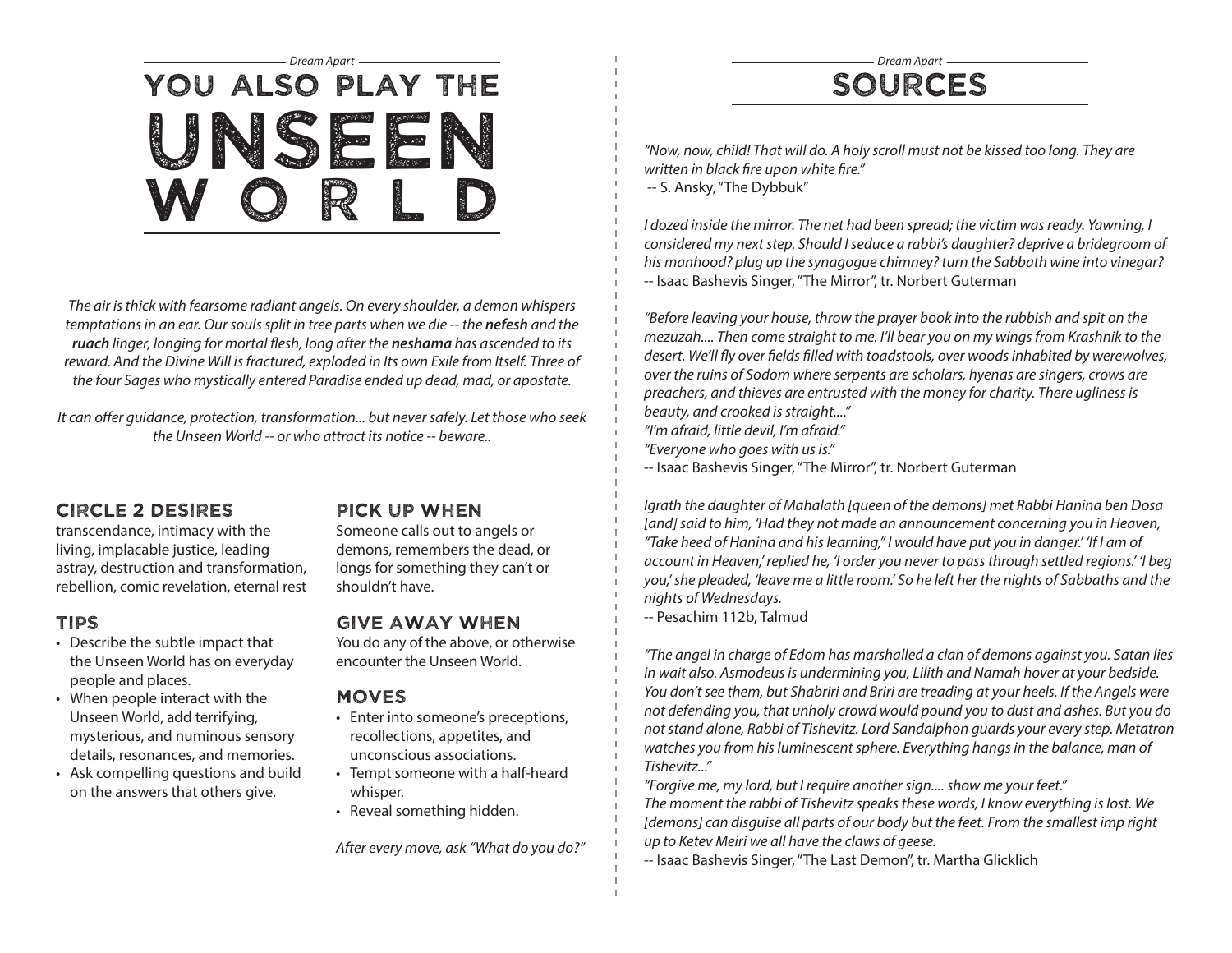# *Dream Apart Dream Apart* You also play the goyishe WORLD

*Fair business dealings, moments of alliance, true friendships: they exist between Jews and goyim, but they all rest uneasily, as if on melting ice. At any moment, murderous violence can break through.*

*Bishop and Brigadier, peasants and brigands, the chaste Abbess and the trysting Baroness, all know: that all redemption in this sinful world is from the the Lord Jesus Christ. That the Jews, filthy and conniving, denied Him. That they murdered Him. And the worst thing, the unforgivable thing -- the secret wound at the heart of Christendom -- that they gave birth to Him. That He was theirs first.*

### Circle 2 desires

universally acknowledged supremacy, hierarchy and order, connection and solidarity, profit, military dominance, conversion of the Jews, cathartic violence against scapegoats and outsiders

### Tips

- Give the goyim names, and give people reasons to care about and sympathize with them.
- Make decisions about the privileges, rights, and restrictions tht apply to different castes of society.
- Ask compelling questions and build on the answers that others give.

### Pick up when

Someone enters a goyish place or attracts the attention of the goyim, or you see an opportunity for the goyishe world to intrude.

### Give away when

You need to deal with the goyishe world, or they come looking for you.

### Moves

- Introduce someone who could help the shtetl, or needs the shtetl's help.
- Manifest threats of persecution, exploitation, expulsion or violence.
- Expose factions and tensions among the goyim, and pressure the shtetl to take sides.

*After every move, ask "What do you do?"*

## sources

We were all in great danger. But Rebekah was everywhere in front as well as behind *and she told us not to despair: she knew for certain that the corpse would be found, for the servant had sworn on her life and had given her all the particulars.... Meanwhile the news had spread throughout the town and all sorts of workmen and [riff-raff] in countless numbers had collected before the door of the murderer's house. The mob had decided, "if the Jews find the murdered man, it will be well for them. If not, there will not remain a Jewish hide."*

-- Glückel of Hameln, *Memoirs*

*The officer who escorted them said, "They have collected a crew of cursed little Jew boys of 8 or 9 years old. Whether they are taking them for the navy or what, I can't say. At first, the orders were to drive them to Perm; then there was a change and we are driving them to Kazan. I took them over [sixty miles] farther back...It's dreadful, and that's all about it; a third were left on the way' (and the officer pointed to the earth). 'Not half will reach their destination.'*

-- Russian proto-socialist Aleksandr Ivanovich Herzen, describing a meeting in 1835 with a convoy of Jewish children drafted into military service; *khappers* (press-gangers) sometimes took children younger than the official minimum of 12 years old

*Some soldiers... were allowed after retirement to trade without having special permission.... Such an old corporal was sometimes used as a shield by Jews from Lithuania who had no rights to enter Kurzeme and Vidzeme. As a small boy I saw several times an old gray soldier sitting like a king on the load of manufacture in a cart owned by a Jew, who paid salary, served and supplied food to this soldier.* -- Jēkabs Štūlis, describing life in a Latvian fishing village in the 1850s

*[At one side of the oven, traveling] Jews slept for a night and, if they happened to spend nights here during the winter festivity, stuck small candles on the bricks while praying.*

-- Jānis Jaunsudrabiņš, recalling his childhood in the 1880s as a poor Latvian Christian farmer

*"One-third will die, one-third will emigrate, and one-third will disappear (i.e. be converted)."*

-- Konstantin Petrovich Pobedonostsev, adviser to Tsar Alexander III 1881-1893, lay head of the Russian Orthodox Church 1890-1905, on his approach to the Jewish question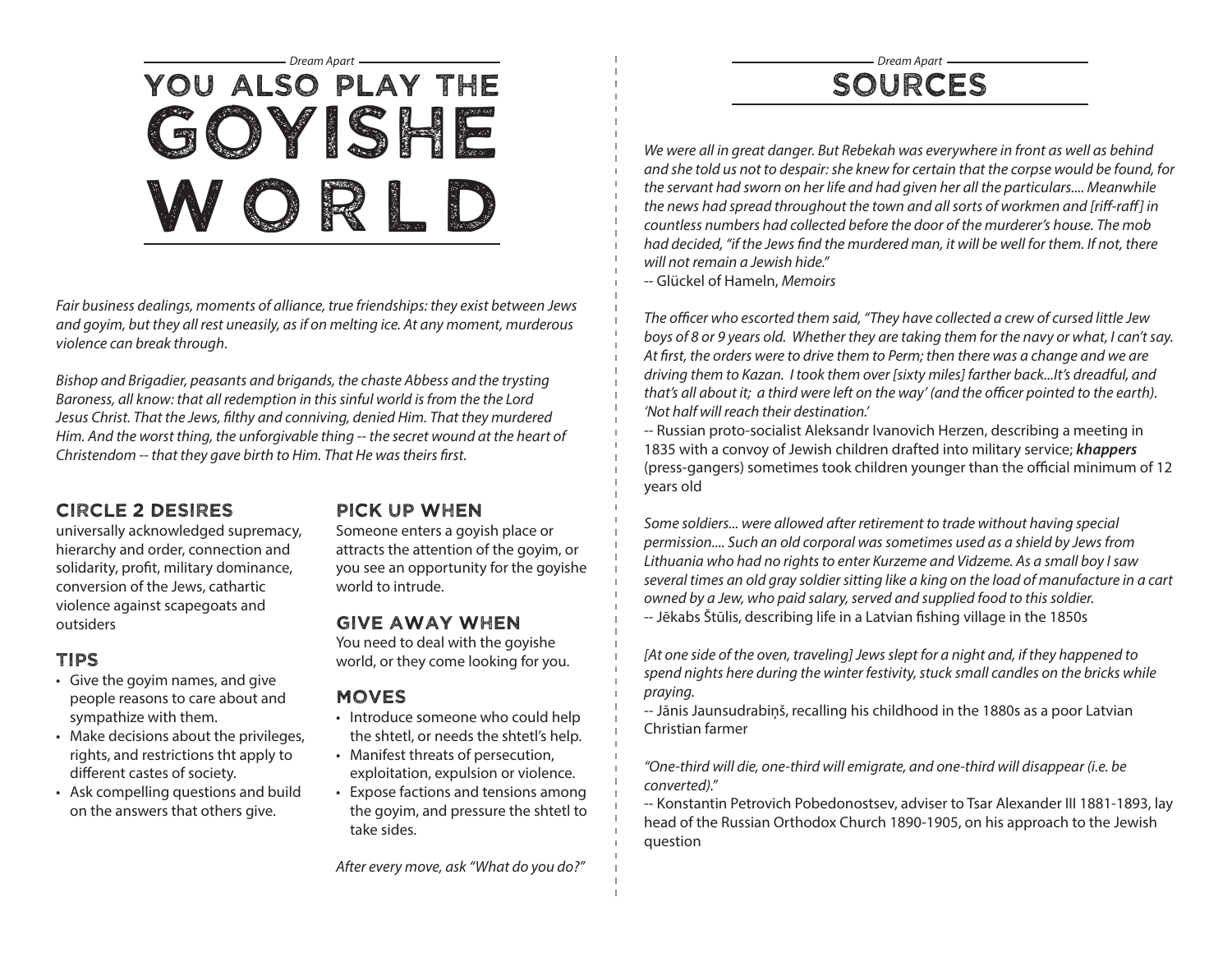## sources

*R. Eliezer then said to the Sages, "If the Law agrees with me, let it be proved from heaven." Sure enough, a divine voice cried out, "Why do you dispute with R. Eliezer, with whom the Law always agrees?" R. Joshua stood up and protested: "The Torah is not in heaven!" (Deut. 30:12). We pay no attention to a divine voice because long ago at Mount Sinai You wrote in your Torah at Mount Sinai, `After the majority must one incline'. (Ex. 23:2)" R. Nathan met [the prophet] Elijah and asked him, "What did the Holy One do at that moment?" Elijah: "He laughed [with joy], saying, 'My children have defeated Me, My children have defeated Me.'"* -- Baba Mezia 59b, Talmud

*The prophets handed [the Torah of Moses] down to the men of the Great Assembly.... Shimon the Righteous was one of [its] last survivors. He used to say: The world stands upon three things: on the Torah, on prayer, and on deeds of loving kindness.* -- Pirke Avot 1-2, Mishna

*The twenty-two sounds and letters are the foundation of all things... Air, Water and Fire... Life and Death; Peace and War; Wisdom and Folly; Riches and Poverty; Grace and Indignation; Fertility and Solitude; Power and Servitude...Sight, Hearing, Smell, Speech, Taste, Sexual Love, Work, Movement, Anger, Mirth, Imagination, and Sleep.* -- Sefer Yetzirah (the Book of Creation), ancient mystical text, tr. Wm. Wynn Westcott

*On the eve of every Sabbath, Rab Hanina and Rab Hoshaiah... used to create a delicious calf by means of the Sefer Yetzirah, and ate it on the Sabbath.* -- Sanhedrin 65b, 67b, Talmud

*R. Kahana said: If the Sanhedrin [assembly of judges] unanimously find [the accused] guilty, he is acquitted.* -- Sanhedrin 17a, Talmud

*R. Tarfon.... used to say: it is not your responsibility to finish the work, but neither are you free to desist from it.*  -- Pirke Avot 2:21, Talmud

*[T]he beadle... proclaimed the peace of the Sabbath. Then [the golem] was seized as if by madness; his eyes rolled and burned like flaming wheels, his breath was visible and sparkled with wonderful colors, and he began a terrible destruction in the house. --* Ludwig A. Frankl, *Vaterländische Sagen und Legenden IV*, 1836

# *Dream Apart Dream Apart* You also play the texts and traditions

*When the Sages of the Academy debated the matter of the oven of Aknai, a Divine Voice spoke from Heaven, saying, "Rabbi Eliezer ben Hyrcanus is correct!" But the scholars retorted, "the Law was given to us; it is not in Heaven."* 

*The tradition, eternal but ever-changing, is a Tree of Life, nourishing those who cling to it with serenity, mercy, and wisdom. But the Evil Urge is a scholar too, tempting the arrogant. Applied without lovingkindness, tradition can become tyranny. The sheltering branches can become a thicket, and seekers can go astray...*

### Circle 2 desires

infusion of meaning in everything, human obedience, shared knowledge, epiphanies, division of the forbidden from the permitted, schism and dispute

### Tips

- Introduce experts, savants, zealots, heretics, and skeptics -- Jewish and goyish. Make them relatable, and give them names.
- Suggest details of the texts and traditions, for others to flesh out.
- Ask compelling questions and build on the answers that others give.

### Pick up when

Matters of law and tradition arise, there is a debate over what's right or what to do, or you have an idea for how the demands of tradition could intrude

### Give away when

You are centrally involved in debates, researches, or ceremonies.

### **MOVES**

- Reveal where valuable information can be found, and the barriers to getting it.
- Let the tradition speak in turn.
- Introduce a divisive debate about interpretations or practices.

*After every move, ask "What do you do?"*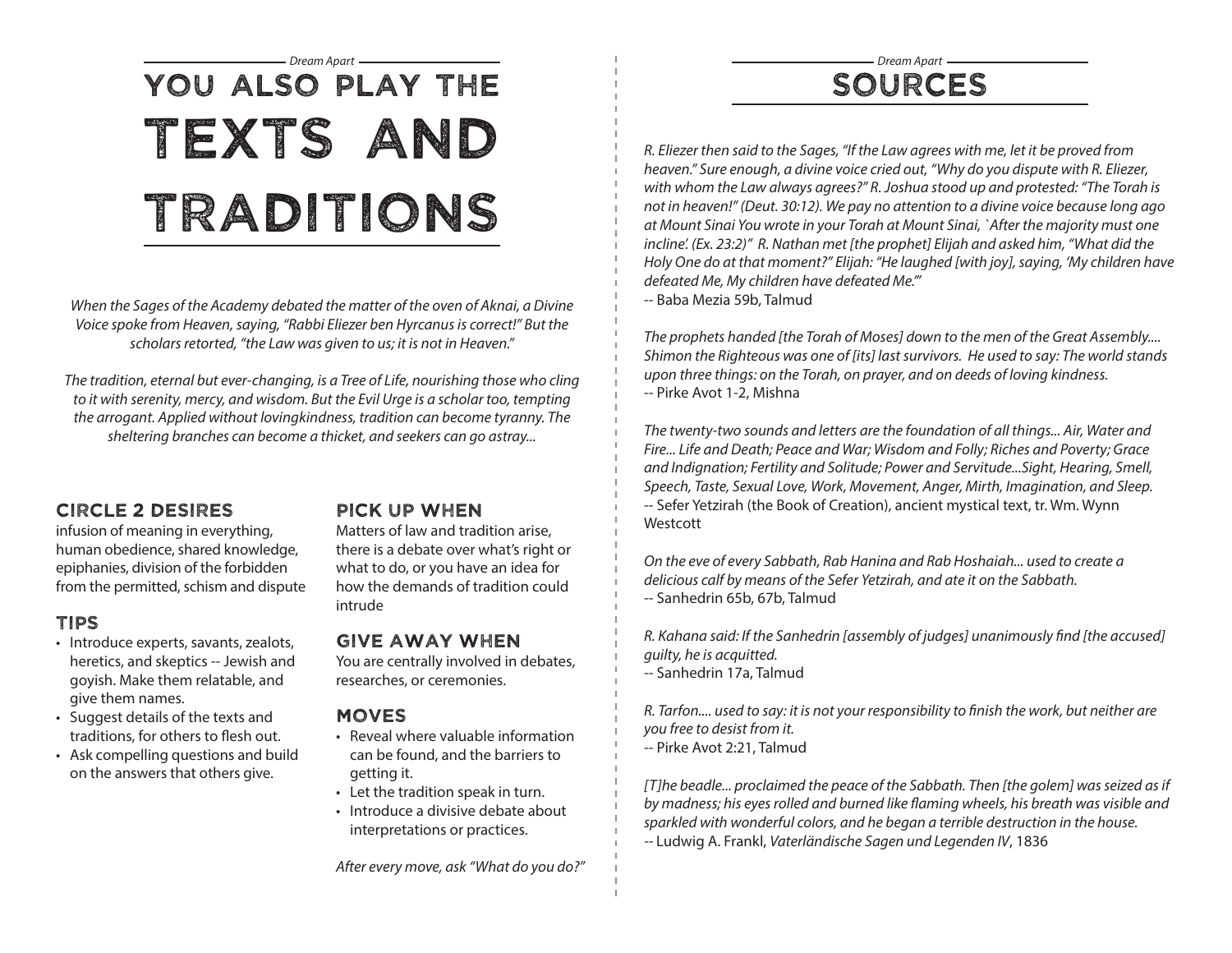## *Dream Apart Dream Apart* You also play gossip and reputation

*Our Sages taught that gossip slays three: the speaker, the listener, and the one discussed; that the tongue is a sharpened arrow that kills, not merely at forty or fifty cubits, but throughout the heavens and the earth.* 

*But the shtetl has a genius for gossip: our neighbors' doings are as tasty as borscht. How else will we know who is up and who is down, who is wise and who a fool, who to be envied and who to be pitied? Are we not also commanded -- not only to love -- but also to rebuke our neighbors? Without gossip, how will we know who to rebuke?*

### Circle 2 desires

community, intimacy, honor, selfdestruction, safety, the moral high ground, judgement, compassion, defiance, nonconformity, vindication, fame, joy in the misfortunes of others

### Tips

- Explore the potential tensions, secrets, disappointments, and dissatisfactions in every relationship.
- Make sure reputation matters profoundly in the shtetl.
- Ask compelling questions and build on the answers that others give.

### Pick up when

Someone does something

transgressive or praiseworthy, defies or upholds the shtetl's norms, or shares a secret.

### Give away when

You do any of the above, or your actions or words command the attention of the whole shtetl.

### **MOVES**

- Offer someone an opportunity to condemn, forgive, rebuke, redeem, or exclude.
- Put two people alone together.
- Introduce a scandal that others must decide whether to reveal or cover up.

sources

*Her husband Haim-Barukh was... a holy vessel, a blessing from God. He used to sit for hours with the Rebbe, long may he live, without speaking a word... Well, would you talk to such a man about taking a job? Why, then, did people... call him... "Sarah-Rivka's husband"? Why did they hang all his wisdom on the pot of peas with yeast that Sarah-Rivka sold at the market? It was incomprehensible. It caused her, Sarah-Rivka herself, terrible anguish.*

-- I. L. Peretz, "The Rebbe's Pipe"

*"The matchmaker Berl-Mikhl told me," Grandfather went on, "that you drove him away in anger for suggesting a match between your brilliant brother and [the daughter of] a sborshchik [tax-collector and representative of the czarist government]. So, let me tell you briefly, my dear rabbi... either you arrange the match, or find yourself another town." In this instance all of Grandfather's despotism and wildness was revealed. The rabbi was left stunned, white as chalk.* -- Yekhezkel Kotik, *Journey to a Nineteenth-Century Shtetl*

*Two scandals at once! ...And such an oddly matched pair: the poor cantor's daughter and the richest man's son... Shopkeepers locked up their shops, teachers left their schoolrooms, workers laid aside their tools, and housewives abandoned their stoves. All went to the town center to gather in small circles... It looked just like a Shabbes after shul... Then yet another person... elbowed his way in and posed a perplexing question. "Hear me out, Jews... how is it that our young couple decided to disappear on the very same Saturday night that the Yiddish acting company left town?"*  -- Sholem Aleichem, *Wandering Stars*, tr. Aliza Shevrin

*If one gazes even at the little finger of a woman with the intent to have pleasure from it, it is as though he gazed at her shameful place.* -- Josef Karo, *Shulchan Aruch*

*The tongue can be as murderous as the hand.* -- Arachin 15b, Talmud

*Rabbi Hanina said: Jerusalem was destroyed only because the people [there] did not rebuke one another.*

-- Shabbat 119b, Talmud

*After every move, ask "What do you do?"*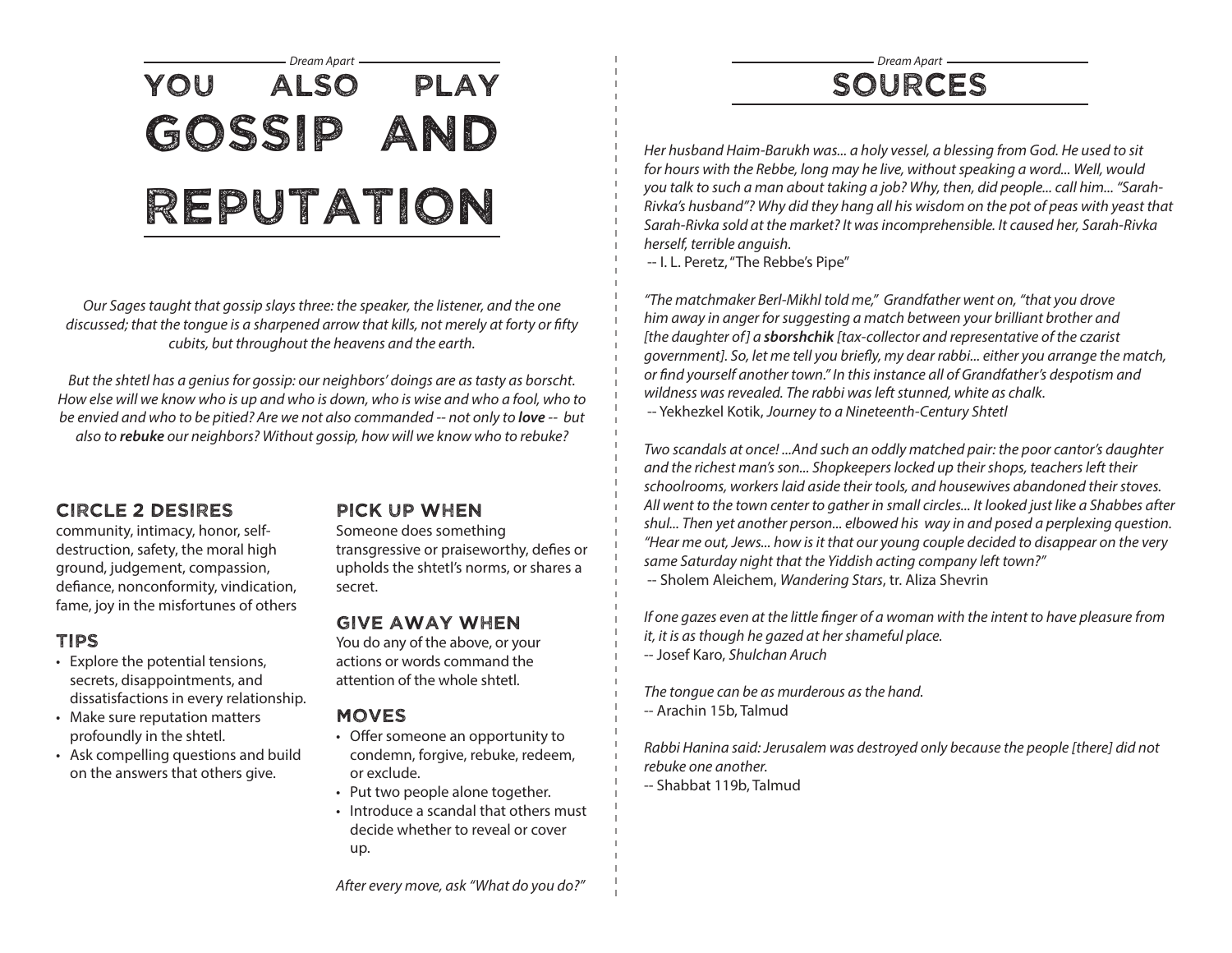

*Bandits, of course. Lone cottages of woodcutters. Revolutionaries, and who knows if they'll want to claim the shtetl, or to burn it. The Roma with their wagons and horses and fiddles, ready to trade melodies. Fairies and trolls, and stranger things -- things the goyim here worshipped, before the Cross found them -- hiding in the deep silence.*

*Beyond the shtetl's bounds, past the farms, over the rushing brook, its shadow creeps onto acorns and fallen leaves. Sooner or later, perhaps, you too will have to venture into the Wild Forest.*

### Circle 2 desires

secrecy, the smell of fear, freedom from constraint and custom, return to the old ways, human flesh and bone, refuge, revenge, found family

### Tips

- Give people a reason to enter the Wild Forest.
- Demonstrate the impact of the Wild Forest and its denizens on local plans, traditions, imaginations and resources.
- Ask compelling questions and build on the answers that others give.

### Pick up when

Someone wanders into the Wild Forest, or confronts its creatures or denizens, or you see an opportunity for it to intrude its tendrils into the story.

### Give away when

You venture beyond the shtetl, seek out the natural world, or interact with the creatures of the Wild Forest.

### **MOVES**

- Put the Wild Forest in someone's way.
- Bring in reports and rumors from the Wild Forest.
- Offer an opportunity to those who dare to loosen their grip on civilization.

## sources

*"You probably never heard what happened between [the witch of the forest caves, mother of the bandit king Dobosh] and Rabbi Leib Saras. She was still young and lusty at the time, a shameless harlot. Well, the rabbi liked to go into the woods and immerse himself into a pool there before saying his prayers. One morning he looked up and saw the Dobosh woman standing naked before him with her hair unloosened down her*  back. When he cried out the Holy Name, a whirlwind caught hold of her and carried *her to the top of a tree. 'Rabbi, marry me,' she called out from the branch from which she was sitting, 'and we'll rule the world together.'"*

-- Isaac Bashevis Singer, "Three Tales", tr. Ruth Whitman and Cecil Hemley

*One night, [the Cossacks] drew near in order to torch the city and carry out a slaughter among its residents. A tumult arose...and half the [town's] residents fled to the nearby forests. One could already hear the shooting from the direction of Janów.... The municipal policeman, an older military man, together with the sexton of the cloister, raised an alarm. Banging on the cloister drum, they gave orders in a loud voice, and in doing so, gave the impression that there was a large military detachment present. The Cossacks .... decided to pull back.*

-- Wincenty Dawid, recalling the 1863 January Uprising; many Jews sided with Polish rebels, against the czarist army and the Cossack paramilitaries

*In a village, Kovencik, there were tall mountains and deep valleys and even deeper hidden caves. In one of these caves, the Jews gathered and studied Talmud and the*  laws.... The goyim..., would tell them when the authorities, who persecuted them, were *coming. The spot was holy to the goyim... [t]hey called it "the Jewish School".* -- Feige Ethel Boim, retelling a legend of Szczebrzeszyn

*Scarcely had she uttered her wish when the good rabbi leaped out of the window an dashed off into the deep forest... here, he started devouring people.* -- "The Rabbi Who Was Turned into a Werewolf", from the Mayse-Book (1602)

*After every move, ask "What do you do?"*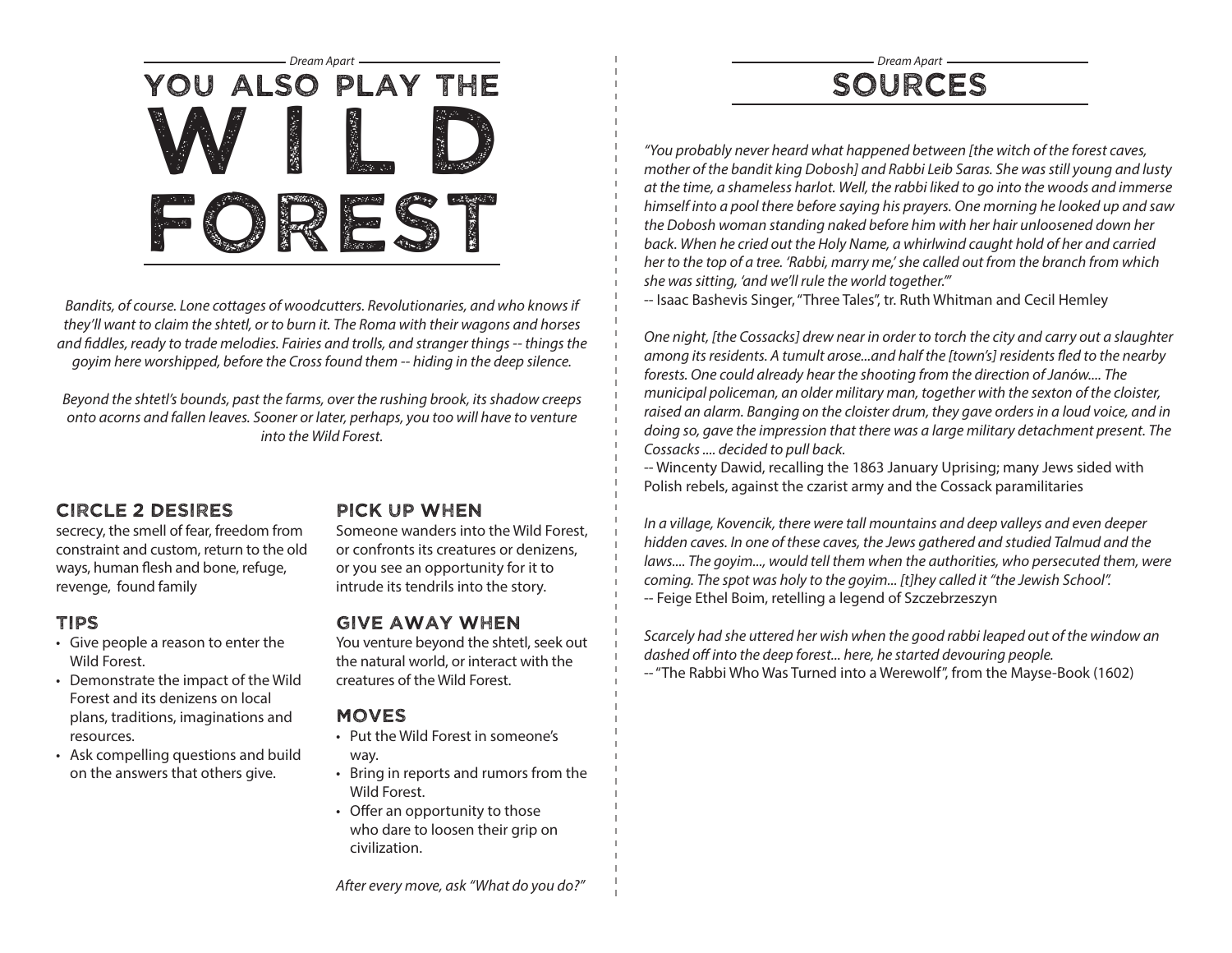# glossary

*abbot* leader of a Christian monastery *angel* divine messenger; may be terrifying or comforting *bet din* rabbinical court of three rabbis *Book of Creation* mystical text with symbolic visions of the Divine world *Bundist* of a Jewish socialist movement *chassid* devotional follower of a hereditary dynasty of populist, charismatic, miracle-working *rebbes Christendom* lands where Christianity is dominant, seen as a unitary civilization *Cossacks* a militarized Ukranian group, originally runaway serfs; feared by Jews for their participation in massacres *czar* emperor of Russia *demon* a spirit charged with tempting humans and leading them to

destruction. Angels and demons answer to the same Divine order; some demons are even pious and scholarly *epistemic* relating to what we know, and how we can know it

*Evil Urge* natural human temptation to selfishness, excess, and cruelty, tempered by its twin, the *Good Urge*; sometimes seen as a literal demon; but needed to strive, build, and procreate. *faerie* magical otherworldly sprite of European folk legend, known to Jews from *goyish* folktales

*Frankist* secret follower of Joseph Frank, a Jewish heretic and supposed *messiah,* accused of orgies, murder, and denouncing other Jews to the goyim *Gentile* non-Jew

*goy* a non-Jew, literally "(other) nation". Plural *goyim*, adjective *goyish*.

*golem* a magic servant fashioned of mud *haredi* lit. "fearing G-d"; ultra-Orthodox,

unbending in the face of modernity *Haskalah* secularizing movement embracing Western education and science, and seeking political equality for the Jews

*libertine* devoted to the pursuit of personal pleasure

*kosher* suitable for use according to Jewish law; meat,for instance, must be ritually slaughtered and kept separte from milk. Noun form: *kashrut*. *Lilith* demoness of Jewish legend, Adam's first wife who ran away to birth monsters; often imagined as stealing the

souls of infants *Lurianist* follower of the Kabbalist mystic Isaac Luria, for whom human piety has mystical powers to heal the broken universe and its shattered Divinity *kayn eyn horeh* "No evil eye"; said when praising, to ward off misfortune *Maimonidean* follower of the medieval sage Moses Maimonides, who united

rational philosophy with Jewish law, regarding many scriptural passages as metaphorical

*mercurial* changing moods swiftly *maskil* literally "enlightener", follower of the *Haskalah*

*mikveh* ritual bathhouse used for purification, e.g. at the conclusion of menstruation; center of womens' society in the shtetl

*misnagid* intellectual and political opponent of the *chassidim*, insisting on the primacy of scholars over rabblerousing miracle-workers

*moshiach* (or *messiah*) not a divinity, but a perfected human, whose promised arrival will usher in universal peace

*Musar* proponent of introspection, selfcriticism, and strict ethics *Nachmanidean* disciple of the medieval jurist and philosopher Nachmanides, who rejected rationalist explanations

of scripture, insisting on traditional interpretations

*nationalist* patriot of one of the European states; e.g. Poland, which had been a refuge for the Jews until its partition by Russia, Austria, and Prussia. *nefesh* one of three aspects of the human soul; believed to linger near the body for thirty days after death before departing for the afterworld *neshama* one of three aspects of the human soul; believed to depart immediately at death for the presence of the Divine

*Odessa* city on the Black Sea, renowned for its beauty and bustle *pantheist* believer in the holiness and divinity of the entire universe itself, without a separate, transcendent Divine. *pietist* follower of a movement emphasizing piety, repentance, and prayer

*Pinsker* from the town of Pinsk *pogrom* an anti-Jewish riot *proto-Zionist* someone proposing to solve European antisemitism by a literal return to Zion (Jerusalem) *Purim* joyful, carnivalesque spring

festival celebrating the averted genocide of the Book of Esther

*purimspiel* theatrical spectacles celebrating Purim

*Rabbi* an expert in Jewish religious law, able to preside over a community and interpret the Law. "The Rabbi" may refer to the rabbi of the shtetl's main synagogue, often a *misnagid Rebbe* an affectionate name for a Chassidic rabbinical leader, often regarded by his disciples as a saintly

miracle-worker

*Rebbetzin* a Rabbi's wife, often charged with the oversight of women's society *Rosh Hashana* New Year's festival *Roma, Romany* member of a seminomadic ethnic group, often persecuted by sedentary Christendom; pejoratively called "gypsies"

*ruach* literally "breath" or "wind"; one of the three aspects of the human soul, believed to remain with the body until the Day of Judgement

*Sabbatian* secret follower of the mystic Shabbetai Zvi, who claimed to be the *messiah* and led masses of poor European Jews on foot to reclaim Jerusalem; that he was captured, converted, and made a harem eunuch by the Ottoman emperor, was interpreted by his followers as a divinely purposed ordeal

*Sevastopol* port city on the Black Sea; scene of much carnage, besieged for eleven months during the Crimean War *Shabbos* or *Shabbes* the seventh day of the week, devoted to rest, study, and joy; productive labor and craft is forbidden *shofar* ram's horn, blown like a trumpet on *Rosh Hashana*, and ten days later, on *Yom Kippur*, when the Gates of Heaven close and human fates are sealed *shtetl* "little city", a Yiddish-speaking market town in the Eastern European countryside

*Talmud* the great compendium of Jewish law, debate, philosophy, and legend, composed 100-600 CE *yeshiva* school of higher Jewish learning *yid* the Yiddish word for Jew, used as a term of respect in Yiddish and as an insult by *goyim*

*Yiddish* the dialect of medieval German, with Hebrew, Aramaic and Slavic admixtures, spoken by the Jews of Eastern Europe and Russia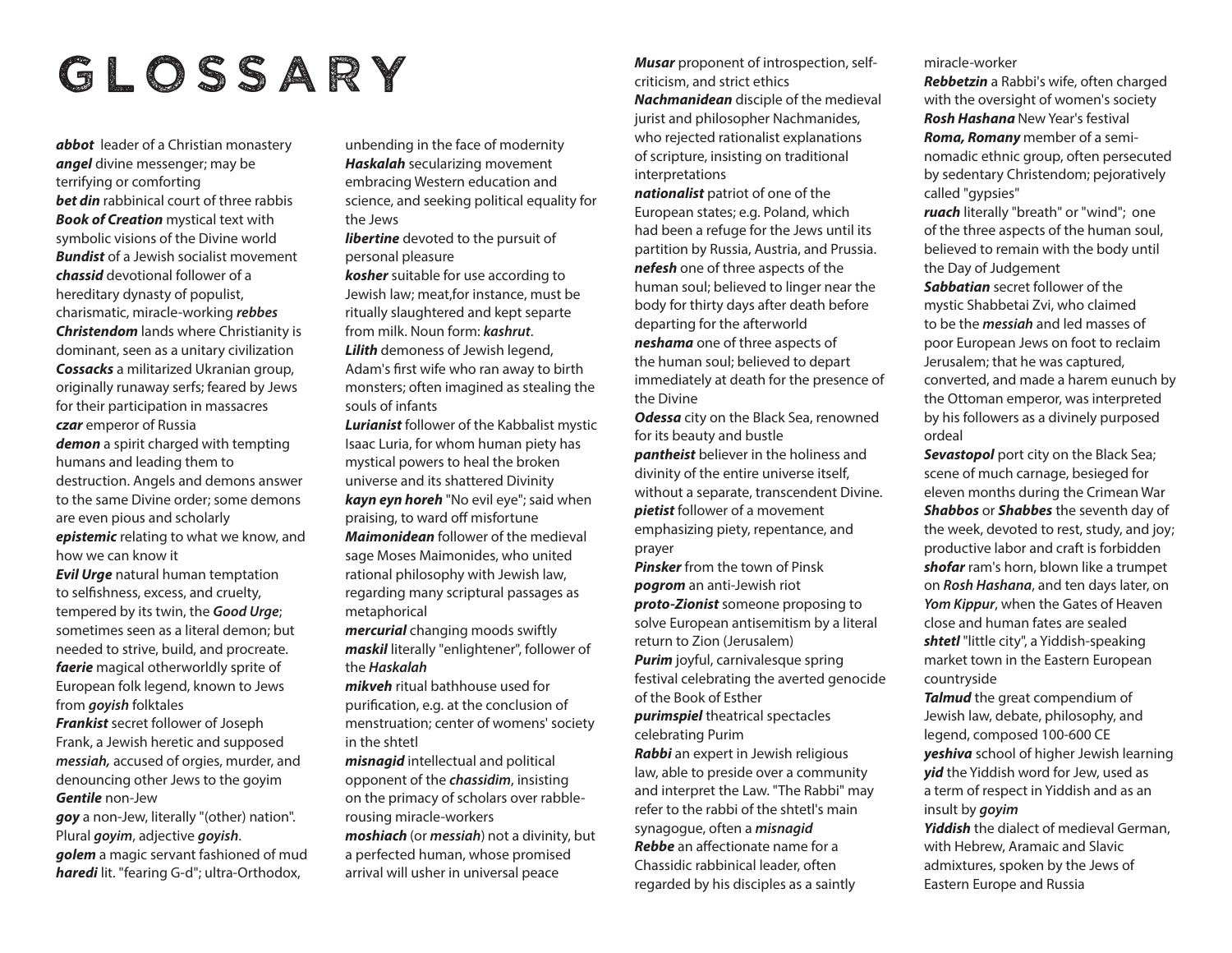### **JEWS**

♂ Ansh'l, Avrum, Khatzk'l, Dovid, Dud'l, Faiv'l, Fishkeh, Gavr'l, Hask'l, Hirsh'l, Iser, Kopp'l, Lazer, Moysheh, Mott'l, Selig, Shimon, Shimm'l, Tevyeh, Velv'l, Yank'l, Yud'l, Zusman ♀ Baila, Bluma, Breind'l, Eid'l, Faig'l, Freydeh, Fruma, Gitt'l, Glukeh, Golda, Henda, Henyeh, Kaila, Kreyneh, Pereleh, Raisa, Rayna, Rifka, Ruch'l, Shaind'l, Sis'l, Yutkeh, Zelda, Zusa *last names are formed with the patronymics bat (daughter of) and ben (son of), e.g.* Freydeh bat Moysheh, Shimon ben Dovid

*Dnieper*

Sevastopolle

MOSCOW

### **GERMANS**

♂ Dominik, Eckehard, Franz, Gerold, Gustav, Hartwig, Matthias, Reimund, Ruedi, Timotheus ♀ Christiane, Elise, Friederike, Hanna, Henriette, Karen, Luitgard, Marianne, Marita, Raffaela *last names* Amsel, Everhart, Geiszler, Grimmelshausen, Habich, Kneib, Kunkle, Müller, Meier, Sulzbach, Von Wegberg

### Poles

♂ Bogdan, Konstanty, Maciej, Mariusz, Przemek, Radzim, Szczepan, Teodor, Łucjan ♀ Apolonia, Asia, Filipa, Gloria, Gosia, Joanna, Lucja, Marta, Otylia, Teodozja *last names* Andrysiak, Dubanowski, Dubicki, Gomolka, Jagoda, Klimek, Niemczyk, Pasternak, Slaski, Wolanski

### HUNGARIANS

ROMA

♂ Alajos, Dani, Fabó, Józsi, Krisztián, Mózes, Teodor, Tivadar, Zoltán, Éliás ♀ Anett, Aranka, Cecília, Erzsébet, Ilonka, Kamilla, Klára, Kornélia, Linda *last names* Baráth, Dali, Jakab, Kedves, Király, Tamás, Tóth, Vastag

Vitebsk SMOLensk  $Nilna$ PRUSSIA oMinsk *Vistula* Pinsk Warsaw *Pripyat*  $L_0d2$  $\sqrt[n]{\text{Lublin}}$ Kiev Lemberg Berditchev **EMPIRE** *Carpathian Mtns Dniester* Odessa LACK SEA Bucharest **ROMANIANS** ♂ Decebal, Haralamb, Horațiu, Neculai, Ovidiu, Simon, Theodor, Vasilica, Victor ♀ Adina, Alex, Claudia, Delia, Gavrila, Margareta, Natalia, Rodica, Valeria, Victoria *last names* Albescu, Anghelescu, Antonescu,

Riga

b A ltic

ser<br>S

### Constantin, Dumitru, Iliescu, Nicolescu, Sala

*personal names* ♂ Babik, Camlo, Durril, Ferka, Lasho, Lolo, Lumas, Kem, Thurles ♀ Araunya, Begonia, Florica, Grauni, Kisaiya, Leanabel, Lela, Minditsi, Tiena, Tsura *nicknames* Amal(friend), Bi-lasho(shady), Chavo/a(kid), Čhinbali(cheeky), Godjaver(clever), Phuro(respected elder), Pravi bal(straight hair), Rom Baro(leader) *insulting nicknames* Baro Šero(big-headed), Buchlo Nakh(big nose), Dilo(fool), Pušomori (busybody), Šuki (skinny) *come-ons* Husa, Papin (delectably sexy goose) *family names* Badi, Badžo, Banga, Červeňák, Čhureja, Čonka, Daniel, Džugi, Holomek, Horváth, Kaleja, Karela, Lakatoš, Mačho, Mirga, Taragoš, Tokár, Thuleja

### RUSSIAns

♂ Alyosha Ilyich, Genya Ivanovitch, Ipatiy Dmitriyevitch, Maksim Aleksándrovich, Saveliy Olegovitch, Spartak Ivanovitch, Vitya L'vovich

RUSSIAN EMPI ♀ Ekaterina Ilyichna, Irina Ivanovna, Katerina Dmitriyevna, Kristina Aleksándrovna, Maria Olegovna, Raisa Ivanovna, Serafima L'vovna *last names* Antonov(-a= ♀), Golovin(a), Lebedev(a), Kuznetsov(a), Markov(a), Nikolaev(a), Pushnoy(a), Ryzhov(a), Sokolov(a), Volkov(a), Yezhov(a)

### ukranIAns

♂ Alexey Ivanovich, Hryhoriy Oleksandrovich, Klim Mykhaylovych, Leonid Semenovych, Olexiy Ivanovich, Pavlo Leonidovich, Yuriy Mykhaylovych ♀ Anastasia Ivanovna, Larysa Oleksandrivna, Liliya Mykhaylovna, Natali Semenovna, Ruslana Ivanovna, Svitlana Leonidovna, Yana Mykhaylovna *last names* Antonov(a= ♀), Boiko, Chayka, Holub(a), Kohut(a), Kompaniyets(a), Kostyshyn(a), Stasiuk(a), Shevchenko, Tereshchenko, Vasylyshyn(a)